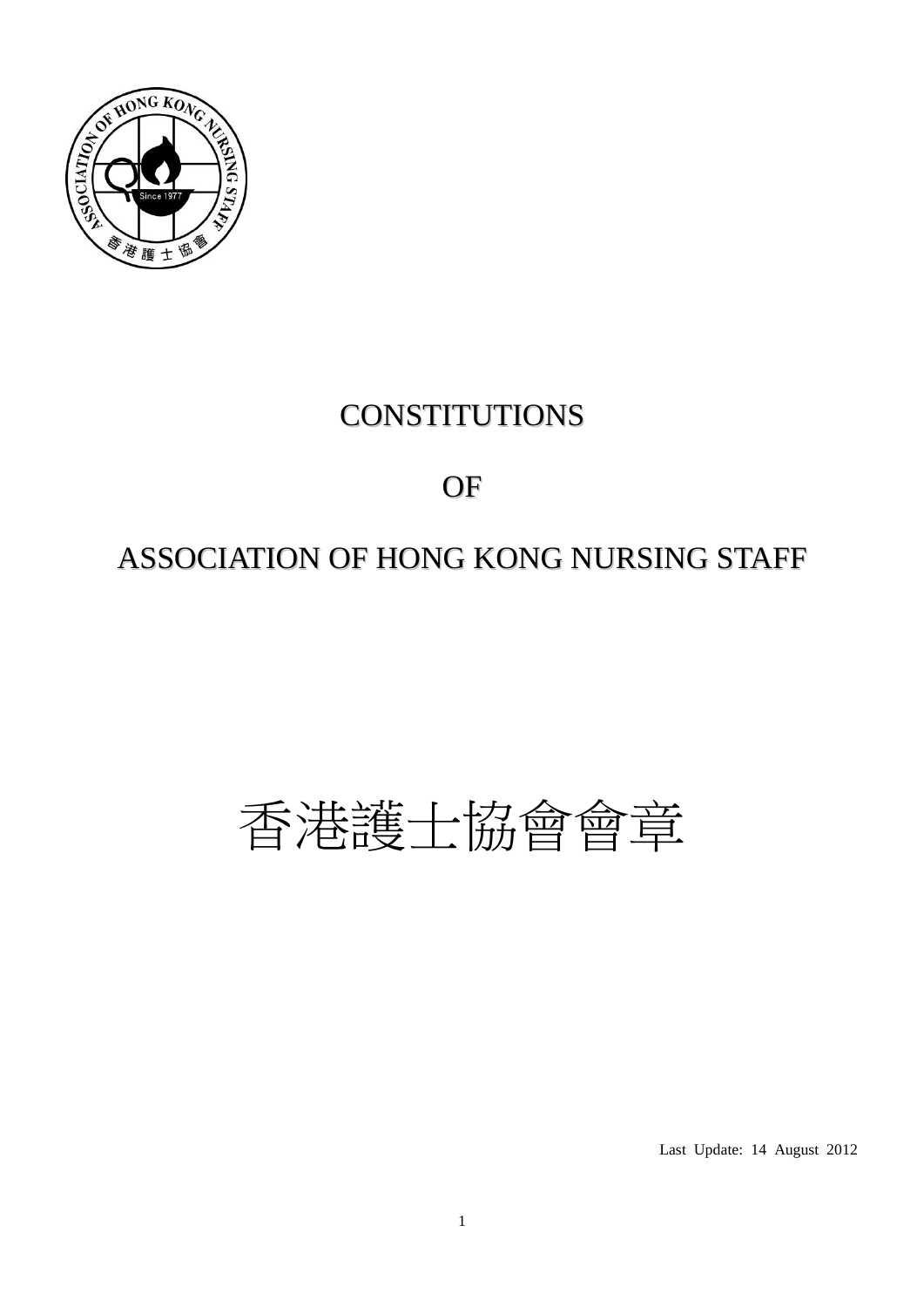# **RULE 1 TITLE AND OFFICE**

- NAME (1) THE NAME OF THE ASSOCIATION SHALL BE "ASSOCIATION OF HONG KONG NURSING STAFF" "香港護士協會" HERE-IN-AFTER REFERRED TO AS THE ASSOCIATION.
- ADDRESS (2) THE REGISTERED OFFICE OF THE ASSOCIATION SHALL BE AT RM. 25, 3/F., HING WAN COMMERCIAL BUILDING, 25-27, PARKES ST., KOWLOON, OR SUCH OTHER PLACE AS MAY BE DECIDED UPON BY THE EXECUTIVE COMMITTEE.

### **RULE 2 OBJECTS**

OBJECTS THE OBJECTS OF THE ASSOCIATION SHALL BE AS FOLLOWS:-

- (1) TO SECURE THE COMPLETE ORGANISATION IN THE ASSOCIATION OF ALL NURSING STAFF EMPLOYED IN HONG KONG AS STIPULATED IN RULE 3(1)(i).
- (2) TO OBTAIN AND MAINTAIN JUST AND PROPER RATES OF SALARIES, HOURS OF WORK, AND OTHER CONDITIONS OF SERVICE, AND GENERALLY TO PROTECT THE INTERESTS OF MEMBERS.
- (3) TO REGULATE THE RELATIONS AND TO SETTLE DISPUTES BETWEEN MEMBERS AND THE EMPLOYER, BETWEEN ONE MEMBER AND ANOTHER, AND BETWEEN MEMBERS AND OTHER EMPLOYEES BY AMICABLE AGREEMENTS WHENEVER POSSIBLE.
- (4) TO PROMOTE A SPIRIT OF MUTUAL RESPECT AND UNDERSTANDING BETWEEN THE EMPLOYER AND THE ASSOCIATION AND TO SECURE THE ESTABLISHMENT OF RECOGNISED AND PERMANENT MACHINERY FOR NEGOTIATION WITH THE EMPLOYER.
- (5) TO PROVIDE, FOR MEMBERS AND IN CERTAIN CIRCUMSTANCES THEIR FAMILIES, AND OR ALL OF THE FOLLOWING BENEFITS AND SUCH OTHERS AS THE ANNUAL OR EXTRAORDINARY GENERAL MEETING MAY DECIDE:-
	- (i) MONETARY RELIEF, OR SUCH OTHER BENEFITS AS MAY BE DECIDED, FOR SICKNESS, ACCIDENT, DISABLEMENT, DISTRESS, MATERNITY AND RETIREMENT
	- (ii) DEATH GRATUITIES AND FUNERAL EXPENSES
	- (iii) EDUCATION FEES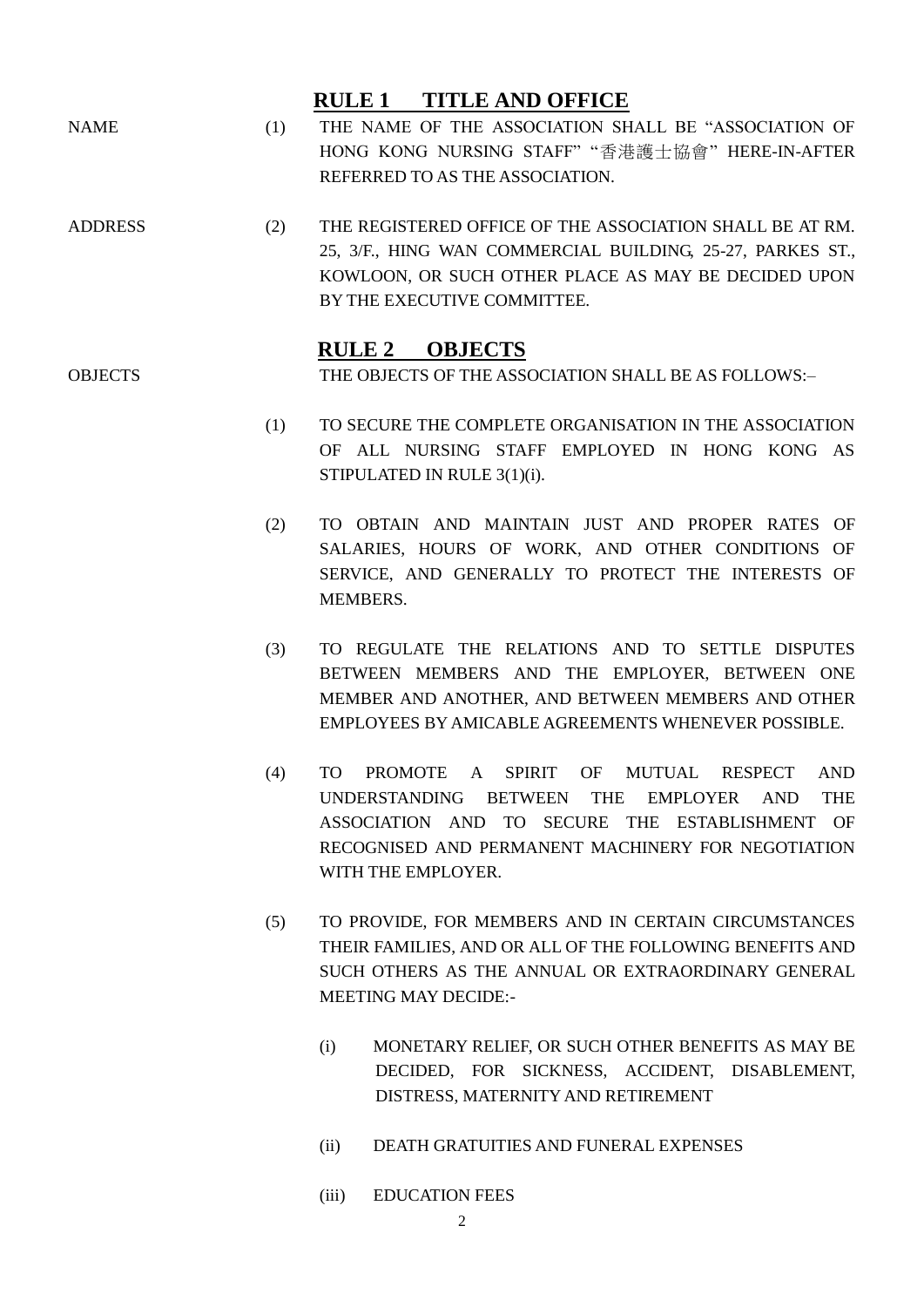- (iv) VICTIMIZATION AND TRADE DISPUTE BENEFITS
- (v) LEGAL ADVICE AND LEGAL ASSISTANCE WHERE NECESSARY IN CONNECTION WITH THE EMLOYMENT OF MEMBERS.
- (6) GENERALLY TO PROMOTE THE MATERIAL, CULTURAL, SOCIAL, EDUCATIONAL, AND RECREATIONAL WELFARE OF THE MEMBERS AND THEIR FAMILIES IN ANY LAWFUL MANNER BY THE PROVISION OF EDUCATIONAL FACILITIES, AND OTHER UNDERTAKINGS, INDUSTRIAL OR OTHERWISE, WHICH THE ANNUAL OR EXTRAORDINARY GENERAL MEFTING MAY FROM TIME TO TIME DEEM EXPEDIENT.
- (7) TO FURTHER FINANCIALLY OR OTHERWISE, OF THE WORK OR PURPOSE OF ANY LAWFUL ASSOCIATION OR FEDERAL BODY HAVING FOR ITS OBJECTS THE PROMOTION OF THE INTERESTS OF LABOUR, TRADE UNIONISM OR TRADE UNIONISTS.
- (8) TO ESTABLISH, CARRY ON, OR PARTICIPATE IN, FINANCIALLY OR OTHERWISE, THE BUSINESS OF THE PRINTING OR PUBLISHING OF A GENERAL NEWSPAPER OR OF JOURNALS, BOOKS, PAMPHLETS, OR OTHER PROFESSIONAL AND EDUCATIONAL PUBLICATIONS, IN THE INTERESTS OF AND WITH THE MAIN PURPOSE OF FURTHERING THE INTERESTS OF THE ASSOCIATION OR OF TRADE UNIONISM GENERALLY.
- (9) TO PROMOTE LEGISLATION IN THE INTERESTS OF ITS MEMBERS.

#### **RULE 3 MEMBERSHIP**

- (1) (i) THE ASSOCIATION IS OPEN TO ANY PERSONS OF EITHER SEX WHOSE NAMES APPEAR ON THE PART I AND/OR PART II OF THE REGISTER OF THE NURSING COUNCIL OF HONG KONG (THE FORMER NURSING BOARD OF HONG KONG) AND/OR CURRENTLY EMPLOYED IN THE HONG KONG DEPARTMENT OF HEALTH OR IN HOSPITALS INCLUDING PRIVATE HOSPITALS AND HOSPITALS / INSTITUTIONS UNDER THE HOSPITAL AUTHORITY OR OTHER INSTITUTIONS AS NURSING STAFF.
- MEMBERSHIP (ii) MEMBERS, UPON THEIR RETIREMENT ON ACCOUNT OF AGE OR ILL-HEALTH FROM THE NURSING PROFESSION AS STIPULATED IN RULE 3 (1) (i), MAY BECOME HONORARY MEMBERS. HONORARY MEMBERS SHALL NOT HAVE THE RIGHT TO VOTE OR BE OFFICERS, GRADE / HOSPITAL

**ORDINARY** 

MEMBERSHIP

**HONORARY**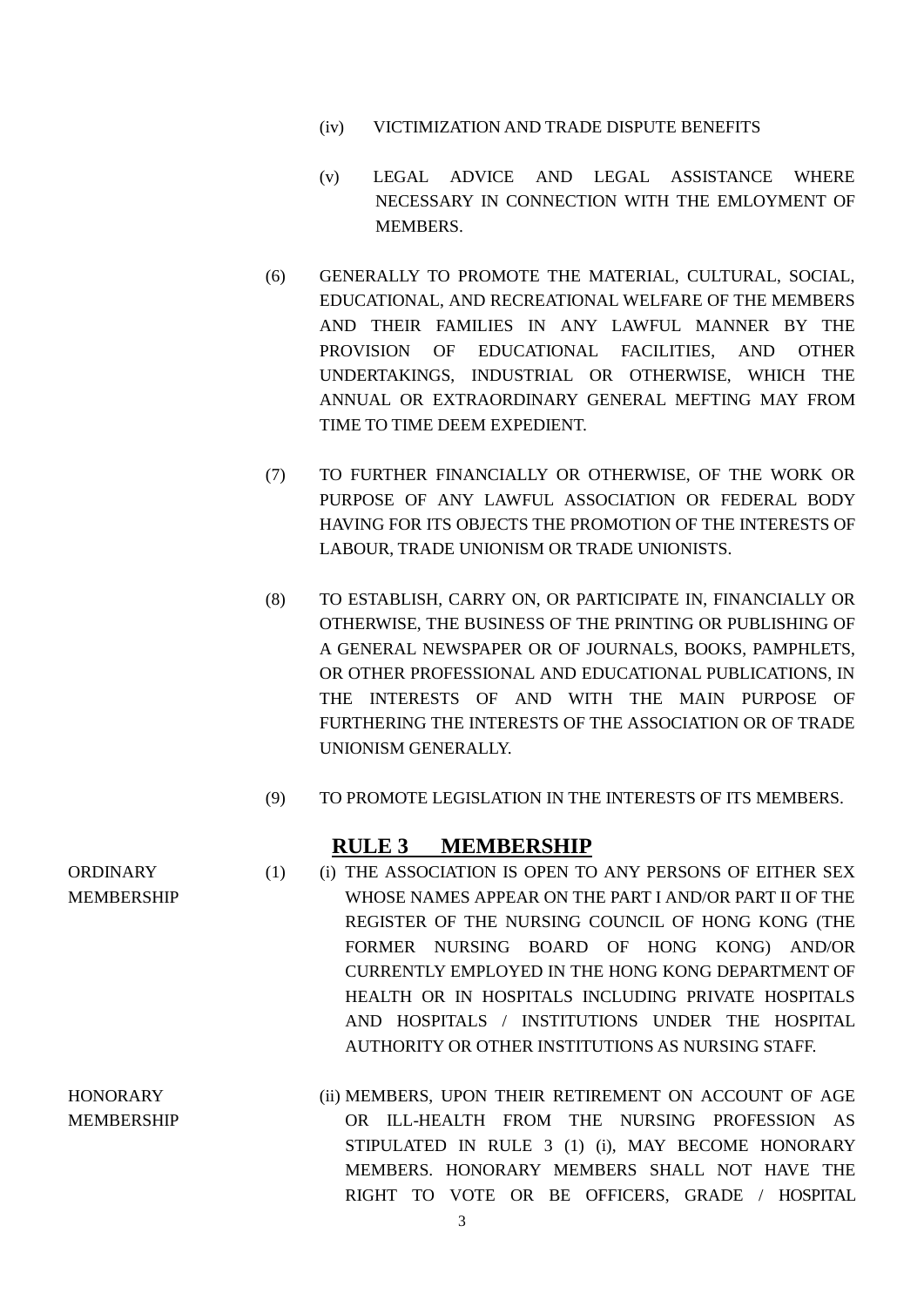REPRESENTATIVES OR GRADE / HOSPITAL COMMITTEE MEMBERS OF THE ASSOCIATION. THEY MAY, HOWEVER, PARTICIPATE IN THE BENEFITS PROVIDED BY THE ASSOCIATION.

(2) (i) THE ENTRANCE FEE TO THE ASSOCIATION SHALL BE \$40.00 AND THE ANNUAL SUBSCRIPTION SHALL BE \$100.00. ANNUAL SUBSCRIPTION SHALL BE PAID IMMEDIATELY ON ADMISSION AND THEREAFTER SHALL BE DUE, IN ADVANCE, ON THE FIRST DAY FOLLOWING ONE COMPLETED CALENDER YEAR OF THE MEMBERSHIP, THE EXECUTIVE COMMITTEE MAY ADOPT THE BANK AUTO-PAY SYSTEM FOR THE COLLECTION OF ANNUAL SUBSCRIPTION FROM MEMBERS.

ENTRANCE FEE AND ANNUAL **SUBSCRIPTION** 

- (ii) HONORARY MEMBERS SHALL BE REQUIRED TO PAY ANNUAL SUBSCRIPTION UNDER RULE 3(2)(i), LEVIES UNDER RULE 11 AND OTHER FEES OR CONTRIBUTIONS AS MAY BE DECIDED UNDER RULE 3(3).
- (iii)MEMBERS WHO ARE NURSES TRAINEES AND NURSE TRAINEES (PSYCHIATRIC), SHALL PAY THE ANNUAL SUBSCRIPTION AT THE RATE OF \$50.00.
- LIFE MEMBERSHIP (iv) AN ORDINARY MEMBER, OTHER THAN THOSE WHO ARE STUDENT NURSES, STUDENT MIDWIVES OR PUPIL NURSES AS REFERRED TO IN RULE 3(2) (iii) MAY BECOME A LIFE MEMBER UPON PAYMENT OF A SUBSCRIPTION OF H.K. \$2,000.00. A LIFE MEMBER SHALL NOT BE REQUIRED TO PAY ANNUAL SUBSCRIPTION UNDER RULE 3 (2) (i), BUT IS STILL REQUIRED TO PAY LEVIES UNDER RULE 11 AND ANY OTHER FEES AND CONTRIBUTIONS AS MAY BE DECIDED UNDER RULE 3 (3). SUBJECT TO THE ABOVE PROVISIONS A LIFE MEMBER SHALL HAVE THE SAME RIGHTS AND OBLIGATIONS AS AN ORDINARY MEMBER. A LIFE MEMBER SHALL BECOME AN HONORARY MEMBER UNDER RULE 3 (1) (ii)WITH THE EXEMPTION FROM THE PAYMENT OF ANNUAL SUBSCRIPTION OR SHALL CEASE TO BE A MEMBER OF THE ASSOCIATION UNDER RULE 3 (4). LIFE MEMBERSHIP IS STILL SUBJECT TO DISCIPLINES UNDER RULES 3 (5) AND 7 (8).
- ALTERATION OF FEE (3) THE ANNUAL OR EXTRAORDINARY GENERAL MEETING OF THE ASSOCIATION SHALL HAVE POWER TO ALTER ALL FEES, SUBSCRIPTIONS, AND CONTRIBUTIONS, AND TO IMPOSE ADDITIONAL FEES, SUBSCRIPTIONS, AND CONTRIBUTIONS FOR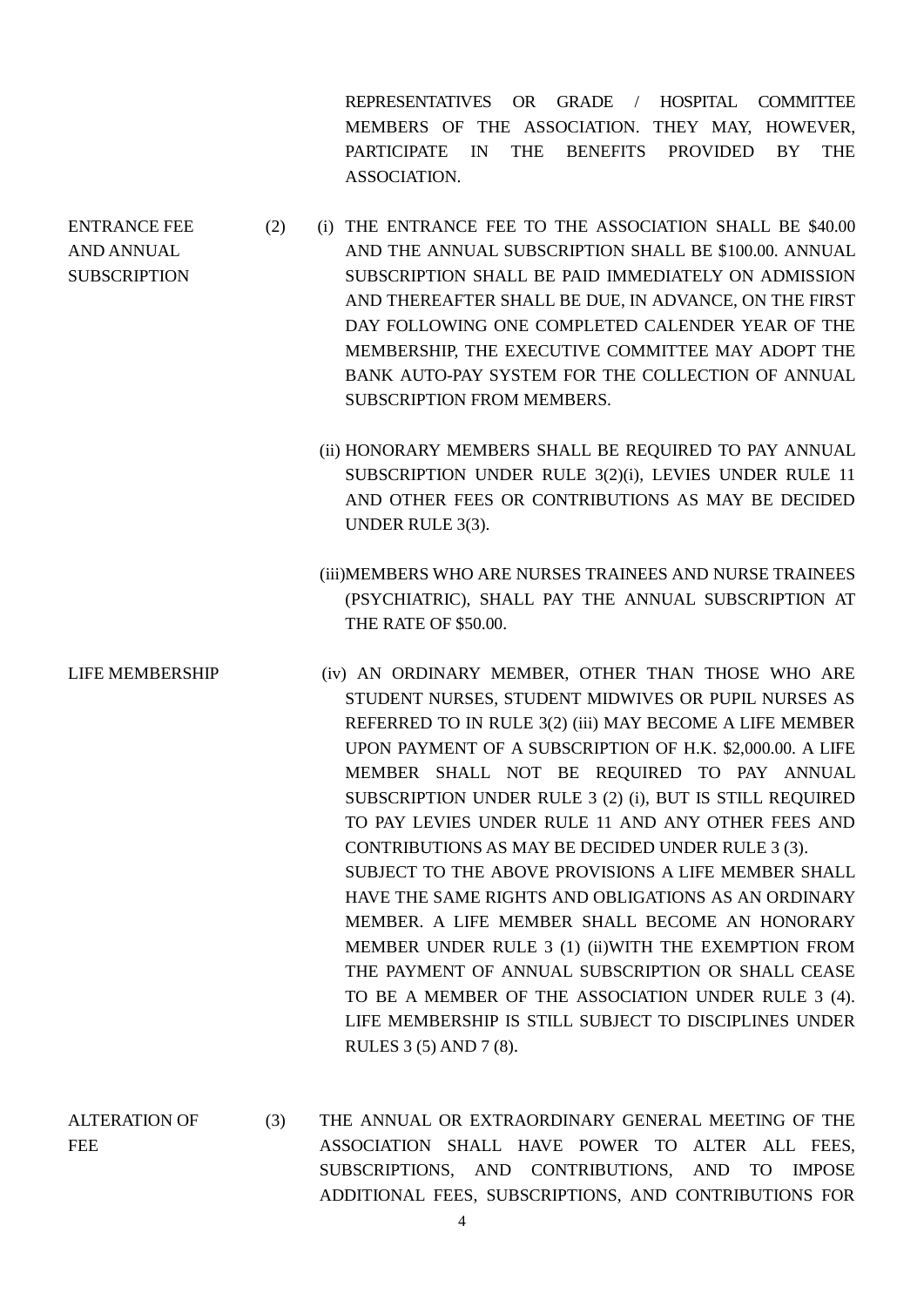THE PURPOSE OF PROVIDING FURTHER BENEFITS FOR MEMBERS.

- MEMBERS LEAVING THE SERVICE (4) ANY MEMBER OF THE ASSOCIATION LEAVING THE EMPLOYMENT (OTHER THAN ON RETIREMENT) AS STIPULATED IN RULE 3 (1) (i) AND BEING EMPLOYED IN A DIFFERENT TRADE, INDUSTRY OR OCCUPATION, SHALL IPSO FACTO CEASE TO BE A MEMBER.
- **MEMBERS** BREAKING RULES (5) ALL MEMBERS MUST ABIDE BY THE RULES OF THE ASSOCIATION. ANY MEMBER BREAKING THE RULES OF THE ASSOCIATION MAY BE LIABLE TO APPROPRIATE ACTION OR EXPULSION BY THE EXECUTIVE COMMITTEE (SEE RULE 7(8)). ANY MEMBER SO DEALT WITH, OR EXPELLED SHALL HAVE THE RIGHT OF APPEAL TO THE ANNUAL OR EXTRAORDINARY GENERAL MEETING, WHOSE DECISION SHALL BE FINAL.
- ARREARS (6) MEMBERS WHO ARE MORE THAN THREE MONTHS IN ARREARS OF ANNUAL SUBSCRIPTION, FEES OR CONTRIBUTIONS FROM THE DATE DUE, SHALL CEASE TO BE MEMBERS, BUT MAY BE REINSTATED AT THE DISCRETION OF THE EXECUTIVE COMMITTEE.
	- (7) ANY MEMBER CEASES TO BE A MEMBER OF THE ASSOCIATION FOR ANY REASONS, ANY SUBSCRIPTIONS, FEES, CONTRIBUTIONS PREVIOUSLY PAID SHALL NOT BE REFUNDED.

#### **RULE 4 CONSTITUTION AND GOVERNMENT**

ANNUAL GENERAL MEETING THE SUPREME AUTHORITY OF THE ASSOCIATION SHALL BE VESTED IN THE ANNUAL GENERAL MEETING AND, SUBJECT TO THAT AUTHORITY, THE ASSOCIATION SHALL BE GOVERNED BY THE EXECUTIVE COMMITTEE.

# **RULE 5 ANNUAL AND EXTRAORDINARY GENERAL MEETING**

- (1) THE ANNUAL GENERAL MEETING SHALL BE HELD IN THE MONTH OF JUNE EVERY YEAR.
- (2) ALL MEMBERS QUALIFIED BY THE RULES OF ASSOCIATION ARE ENTITLED TO BE PRESENT AT ANY ANNUAL OR EXTRAORDINARY GENERAL MEETING. BUT ONLY GRADE / HOSPITAL REPRESENTATIVES QUALIFIED BY THE RULES OF THE ASSOCIATION SHALL BE ENTITLED TO VOTE AT SUCH A MEETING.
	- (3) AN EXTRAORDINARY GENERAL MEETING MAY BE CALLED BY THE EXECUTIVE COMMITTEE OR AT THE REQUEST OF NOT LESS THAN ONE QUARTER OF THE TOTAL NUMBER OF GRADE / HOSPITAL REPRESENTATIVES OF THE ASSOCIATION.

ATTENDANCE AT

DATE OF ANNUAL GENERAL MEETING

#### THE ANNUAL AND EXTRAORDINARY GENERAL MEETING

CALLING OF EXTRAORDINARY GENERAL MEETING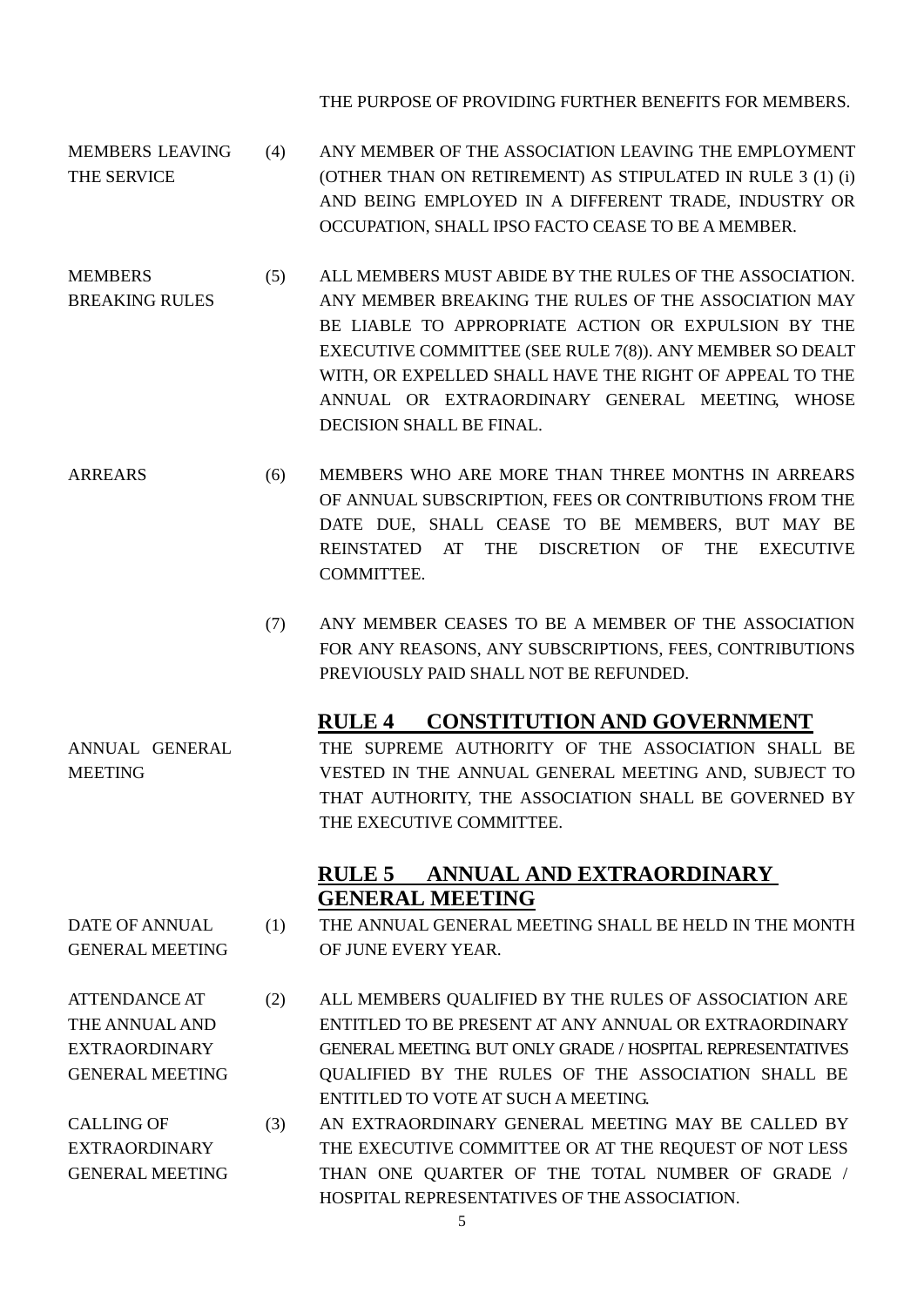BUSINESS OF ANNUAL GENERAL

- (4) THE BUSINESS OF THE ANNUAL GENERAL MEETING SHALL BE: -
- MEETING (i) TO RECEIVE REPORTS FROM THE EXECUTIVE COMMITTEE, TO REVIEW THE PAST WORK OF THE ASSOCIATION, AND TO PLAN FUTURE POLICY.
	- (ii) TO ELECT BIENNIALLY THE EXECUTIVE COMMITTEE MEMBERS FROM THE GRADE / HOSPITAL REPRESENTATIVES.
	- (iii) TO RECEIVE THE AUDITED ACCOUNTS FOR THE PREVIOUS FINANCIAL YEAR AND TO CONSIDER THE FINANCIAL POSITION OF THE ASSOCIATION.
	- (iv) TO CONSIDER ANY OTHER BUSINESS.
- AMENDMENT OF RULES (5) THE ANNUAL GENERAL MEETING, SUBJECT TO CLAUSES (3) AND (7) OF THIS RULE, SHALL BE THE ONLY AUTHORITY TO MAKE, ALTER, AMEND OR RESCIND ANY OF THESE RULES PROVIDED NO RULES PROVIDING FOR ANY MATTERS SPECIFIED IN THE SECOND SCHEDULE TO THE TRADE UNIONS ORDINANCE MAY BE RESCINDED.
- NOTICE AND AGENDA OF ANNUAL GENERAL MEETING (6) THE SECRETARY, ON THE INSTRUCTIONS OF THE EXECUTIVE COMMITTEE, SHALL PREPARE AN AGENDA OF THE ANNUAL GENERAL MEETING OR EXTRAORDINARY GENERAL MEETING AND SHALL MAKE IT KNOWN TO ALL GRADE / HOSPITAL REPRESENTATIVES AND OTHER MEMBERS OF THE ASSOCIATION IN SUCH A MANNER AS THE EXECUTIVE COMMITTEE MAY DECIDE, PROVIDED THAT NOT LESS THAN 14 DAYS NOTICE SHALL BE GIVEN FOR CALLING OF THE ANNUAL GENERAL MEETING.
- NOTICE AND AGENDA OF EXTRAORDINARY GENERAL MEETING (7) NOT LESS THAN 14 DAYS NOTICE SHALL BE GIVEN TO ALL GRADE / HOSPITAL REPRESENTATIVES AND OTHER MEMBERS OF THE ASSOCIATION FOR CALLING AN EXTRAORDINARY GENERAL MEETING AND AN AGENDA SHOWING THE BUSINESS SHALL ACCOMPANY THE NOTICE. DISCUSSION AT THE EXTRAORDINARY GENERAL MEETING SHALL BE LIMITED TO THOSE MATTERS CONTAINED IN THE AGENDA. DECISIONS REACHED AT THE EXTRAORDINARY GENERAL MEETING SHALL HAVE THE SAME VALIDITY AS DECISIONS REACHED AT THE ANNUAL GENERAL MEETING PROVIDED THAT WHERE ANY CHANGE IN THE RULES OF THE ASSOCIATION IS CONTEMPLATED, SUCH CHANGE SHALL BE SPECIFICALLY STATED IN THE AGENDA OF THE MEETING.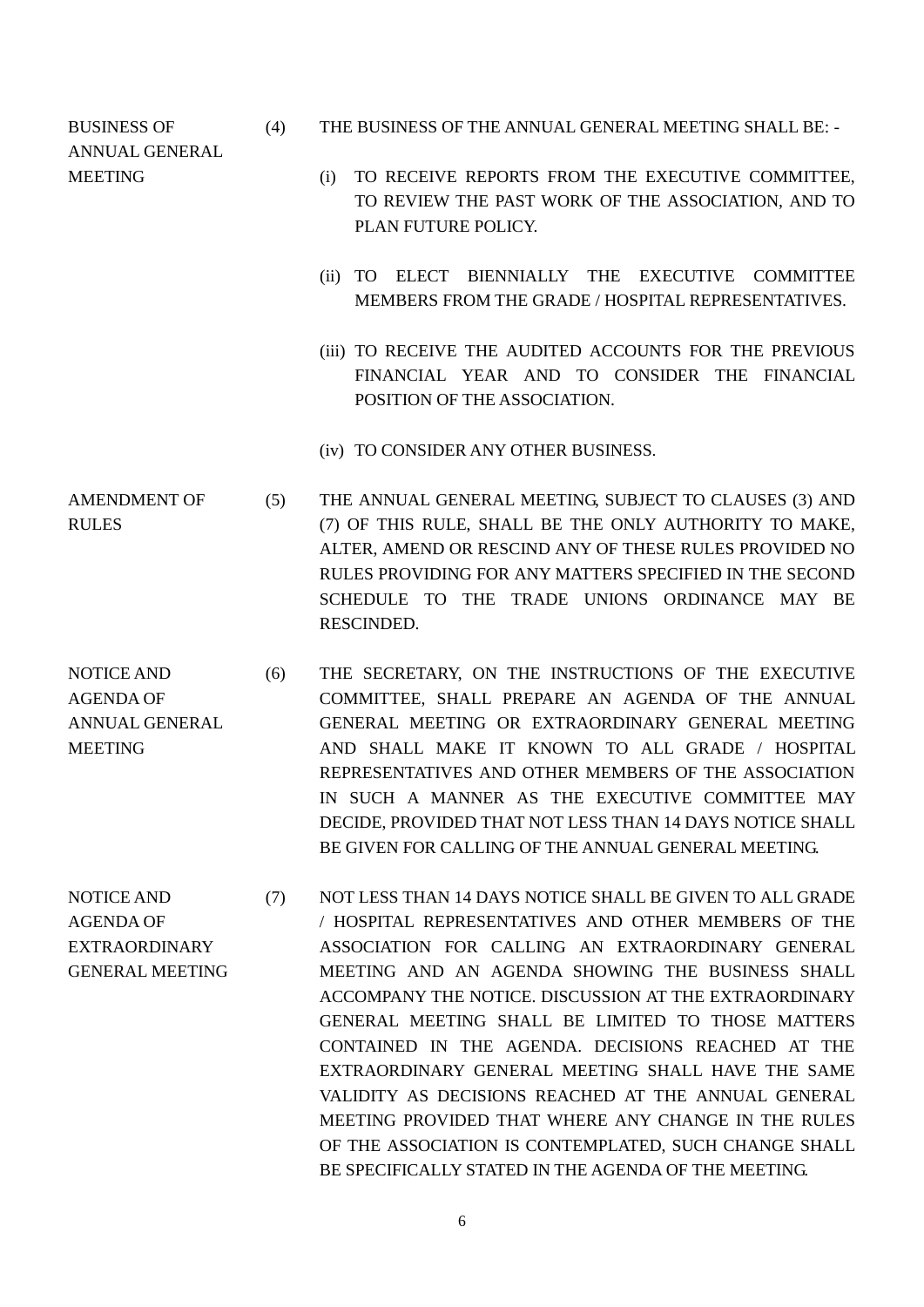SECRET BALLOT

AUTHORITY OF EXECUTIVE COMMITTEE OR SECRETARIAT

- QUORUM (8) THE QUORUM FOR ALL ANNUAL OR EXTRAORDINARY GENERAL MEETINGS OF THE ASSOCIATION SHALL BE NOT LESS THAN HALF OF THE TOTAL NUMBER OF GRADE / HOSPITAL REPRESENTATIVES OR TWICE THE TOTAL NUMBER OF MEMBERS OF THE EXECUTIVE COMMITTEE, WHICHEVER IS THE GREATER. PROVIDED THAT THE GRADE / HOSPITAL REPRESENTATIVES PRESENT SHALL COME FROM NOT LESS THAN THREE OF THE GRADES. DECISIONS TAKEN AT THE ANNUAL OR EXTRAORDINARY GENERAL MEETING EXCEPT THOSE ON MATTERS FOR WHICH REQUISITE VOTES ARE PRESCRIBED BY THE TRADE UNIONS ORDINANCE OR THE RULES OF THE ASSOCIATION, SHALL BE VALID IF PASSED BY A MAJORITY OF VOTES OF THOSE PRESENT CONSTITUTING THE REQUISITE QUORUM.
	- (9) IN THE EVENT OF INSUFFICIENT NUMBER OF GRADE / HOSPITAL REPRESENTATIVES PRESENT TO FORM A QUORUM AT AN ANNUAL OR EXTRAORDINARY GENERAL MEETING, THE MEETING MAY BE ADJOURNED TO SUCH TIME (BUT NOT FOR MORE THAN 21 DAYS) AND PLACE AS MAY BE DETERMINED BY THE EXECUTIVE COMMITTEE. A NOTICE TO THIS EFFECT SHALL BE SENT TO ALL GRADE / HOSPITAL REPRESENTATIVES AND OTHER MEMBERS OF THE ASSOCIATION AT LEAST SEVEN DAYS IN ADVANCE, AND WHATEVER NUMBER OF GRADE / HOSPITAL REPRESENTATIVES ARE PRESENT AT THE NEXT MEETING SHALL CONSTITUTE A QUORUM AND ANY DECISION TAKEN, EXCEPT THOSE ON MATTERS FOR WHICH REQUISITE VOTES ARE PRESCRIBED BY THE TRADE UNIONS ORDINANCE OR BY THE RULES OF THE ASSOCIATION, SHALL BE VALID IF THEY ARE MADE BY A MAJORITY OF VOTES OF THOSE GRADE / HOSPITAL REPRESENTATIVES PRESENT. PROVIDED THAT IN THE NOTICE CALLING FOR THE NEXT MEETING REQUIRED UNDER THIS RULE THE FULL CONTENT OF THIS RULE MUST BE QUOTED THEREIN FOR INFORMATION OF THE MEMBERS. IN THE CASE OF AN EXTRAORDINARY GENERAL MEETING REQUESTED BY THE GRADE / HOSPITAL REPRESENTATIVES FAILING TO FORM A QUORUM, THE MEETING SHALL NOT BE CALLED AGAIN.

#### **RULE 6 ELECTIONS AND SECRET BALLOT**

- HELD UNDER THE (1) ALL ELECTIONS OR OTHER MATTERS FOR DECISION BY SECRET BALLOT AT THE ANNUAL OR EXTRAORDINARY GENERAL MEETING OF THE ASSOCIATION SHALL BE HELD UNDER THE AUTHORITY OF THE EXECUTIVE COMMITTEE OR UNDER THE AUTHORITY OF SECRETARIAT.
- MATTERS TO BE (2) ALL DECISIONS IN RESPECT OF THE FOLLOWING ITEMS SHALL
-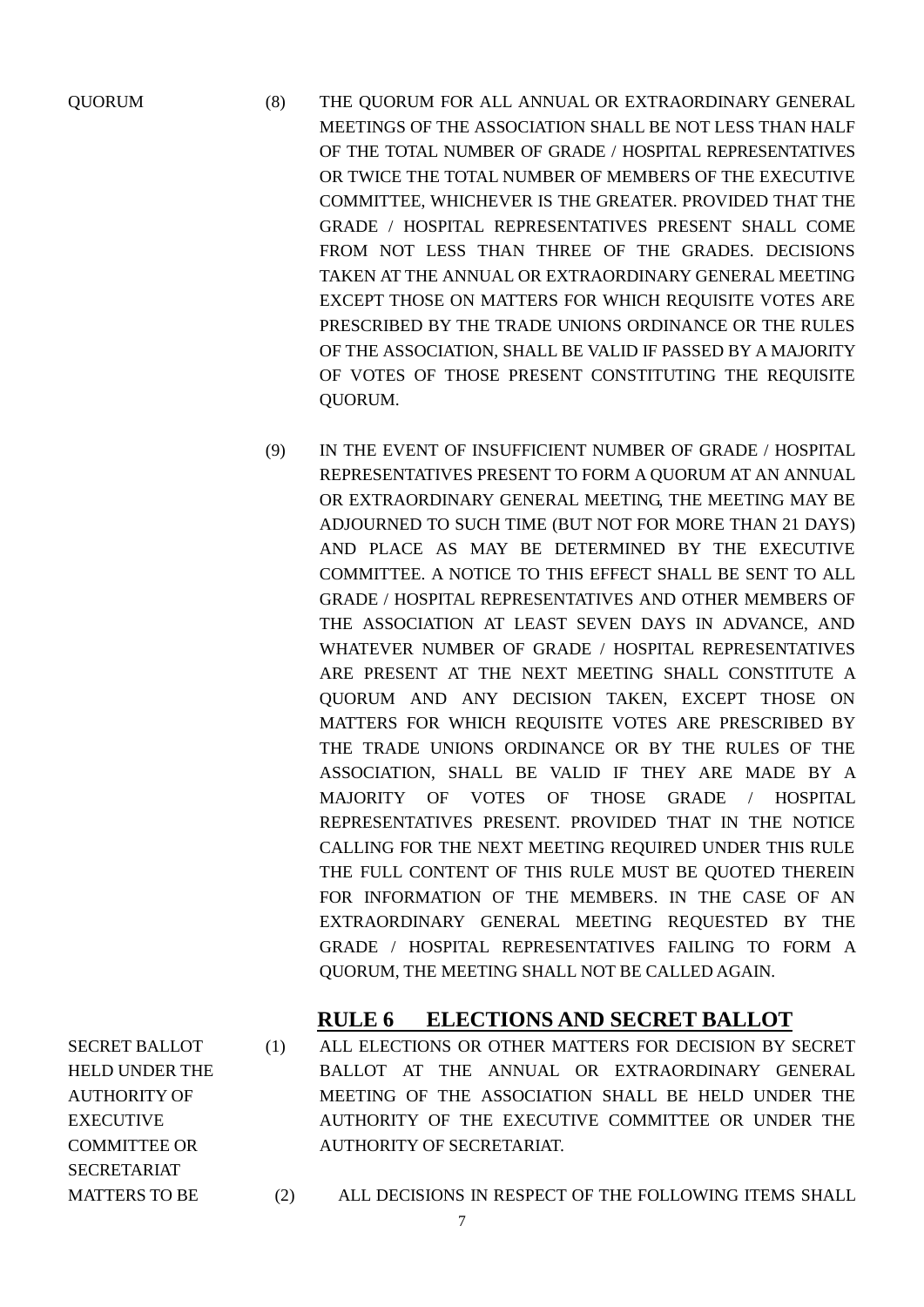#### DECIDED BY SECRET BALLOT

BE TAKEN BY SECRET BALLOT: -

- (i) ELECTION OF OFFICE-BEARERS AND OTHER MEMBERS OF THE EXECUTIVE COMMITTEE
- (ii) CHANGE IN THE NAME OF THE ASSOCIATION
- (iii) AMALGAMATION OF THE ASSOCIATION WITH ANOTHER TRADE UNION
- (iv) FEDERATION OF THE ASSOCIATION WITH ANY OTHER TRADE UNION OR TRADE UNION FEDERATION.
- (v) BEING OR BECOMING A MEMBER OF AN ORGANIZATION ESTABLISHED IN FOREIGN COUNTRY.
- (vi) RESOLUTION ON PAYMENT OF ELECTORAL EXPENSES REFERRED TO IN SECTION 33A(1) OF THE TRADE UNIONS ORDIANCE WHEN NO ELECTORAL FUND HAS BEEN ESTABLISHED.
- (vii) DISSOLUTION OF THE ASSOCIATION.
- (3) (i) GRADE / HOSPITAL REPRESENTATIVES ARE TO BE ELECTED BY SECRET BALLOT FROM AMONG THE VOTING MEMBERS OF THE VARIOUS GRADES / HOSPITALS AS STIPULATED IN RULE 3(1) (i).

THEY SHALL SERVE FOR A TERM OF TWO YEARS AND SHALL BE ELIGIBLE FOR RE-ELECTION. IF A GRADE / HOSPITAL REPRESENTATIVE FOR ANY REASON LEAVES THE GRADE / HOSPITAL WHICH ONE REPRESENTS DURING ONE'S TERM OF OFFICE AS A GRADE / HOSPITAL REPRESENTATIVE, ONE SHALL FORTHWITH CEASE TO BE A REPRESENTATIVE OF THE GRADE / HOSPITAL CONCERNED AND THE VACANCY SHALL BE FILLED IN LIKE MANNER AS PRESCRIBED IN RULE 6(3) (iv).

(ii)THE ASSOCIATION SHALL ELECT BIENNIALLY ITS GRADE / HOSPITAL REPRESENTATIVES 2 MONTHS BEFORE THE ANNUAL GENERAL MEETING. THE EXECUTIVE COMMITTEE SHALL FIX A DATE FOR HOLDING THE ELECTION. NOT LESS THAN SEVEN DAYS NOTICE SHALL BE GIVEN TO ALL VOTING MEMBERS OF EACH OF THE GRADES / HOSPITALS FOR HOLDING THE ELECTION. THE ELECTION SHALL BE CONDUCTED BY SECRET BALLOT UNDER THE SUPERVISION OF THE EXECUTIVE COMMITTEE OR AN ELECTION SECRETARIAT APPOINTED SPECIFICALLY FOR THE PURPOSE BY THE EXECUTIVE COMMITTEE. PROCEDURE OF ELECTION SHOULD BE CLEARLY STATED IN THE NOTICE. MEMBERS

ELECTION OF GRADE / HOSPITAL REPRESENTATIVES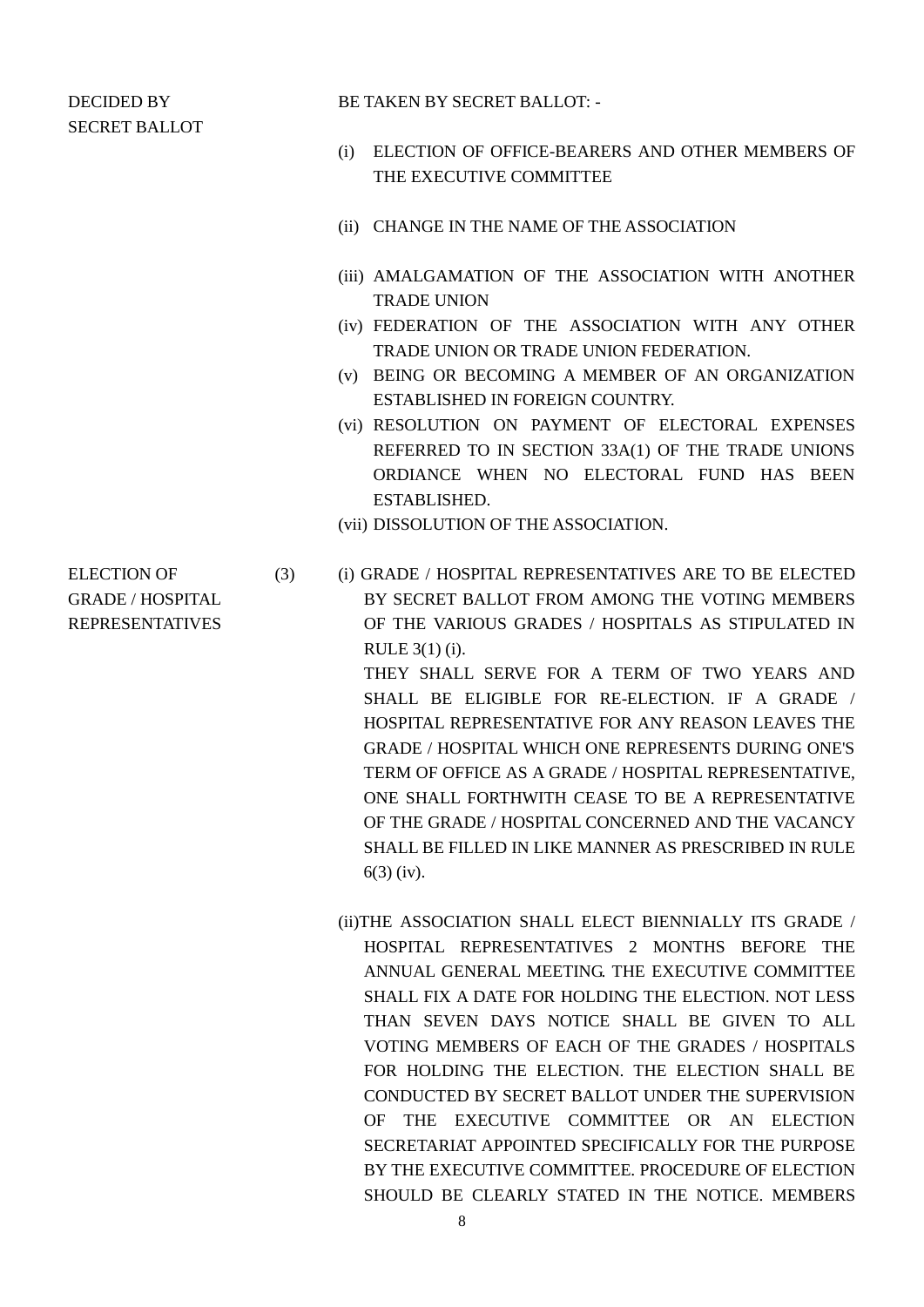WHO FAIL TO ATTEND AT THE ELECTION WITHIN THE TIME SPECIFIED IN THE NOTICE TO CAST THEIR VOTES TO ELECT THEIR RESPECTIVE GRADE / HOSPITAL REPRESENTATIVES SHALL BE REGARDED AS HAVING ABSTAINED FROM THEIR RIGHT OF BALLOTING AND THOSE WHO SECURE THE HIGHEST NUMBER OF VOTES IN EACH GRADE / HOSPITAL SHALL BE THE RESPECTIVE GRADE / HOSPITAL REPRESENTATIVES. RESULT OF THE ELECTION OF THE GRADE / HOSPITAL REPRESENTATIVES OF EACH OF THE GRADES / HOSPITALS SHALL BE FORWARDED TO THE SECRETARY OF THE ASSOCIATION WHO SHALL PREPARE A LIST OF THE GRADE / HOSPITAL REPRESENTATIVES ELECTED FOR INFORMATION OF ALL MEMBERS NOT LATER THAN TWO WEEKS BEFORE THE ENSURING ANNUAL GENERAL MEETING. THE EXECUTIVE COMMITTEE MAY CALL A GRADE / HOSPITAL MEMBERS MEETING OF ANY OF THE GRADES / HOSPITALS AS NECESSARY OR AT THE REQUEST OF ONE QUARTER OF ITS GRADE / HOSPITAL MEMBERS. NOT LESS THAN SEVEN DAYS NOTICE SHALL BE GIVEN TO THE MEMBERS OF THE GRADE / HOSPITAL CONCERNED FOR CALLING THE MEETING. THE QUORUM FOR THE GRADE / HOSPITAL MEMBERS MEETING SHALL BE ONE-THIRD OF THE TOTAL NUMBER OF THE MEMBERS OF THE GRADE / HOSPITAL AND DECISIONS PASSED BY A MAJORITY OF VOTES OF THOSE PRESENT CONSTITUTING THE REQUISITE QUORUM SHALL BE VALID.

IF THERE IS INSUFFICIENT NUMBER OF MEMBERS PRESENT TO FORM A QUORUM FOR THE MEETING, THE MEETING SHALL NO LONGER BE NECESSARY. ANY DECISION MADE BY A GRADE / HOSPITAL MEMBERS MEETING SHALL BE SUBJECT TO THE APPROVAL OF THE EXECUTIVE COMMITTEE. IF THE MEMBERS OF THE GRADE / HOSPITAL CONCERNED ARE NOT SATISFIED WITH THE DECISION OF THE EXECUTIVE COMMITTEE, THEY MAY APPEAL TO THE ANNUAL OR EXTRAORDINARY GENERAL MEETING OF THE ASSOCIATION WHOSE DECISION SHALL BE FINAL.

(iii)THE NUMBER OF REPRESENTATIVES OF EACH GRADE / HOSPITAL TO BE ELECTED DEPEND ON THE MEMBERSHIP OF EACH GRADE / HOSPITAL AND ARE CALCULATED AT THE FOLLOWING RATIOS: -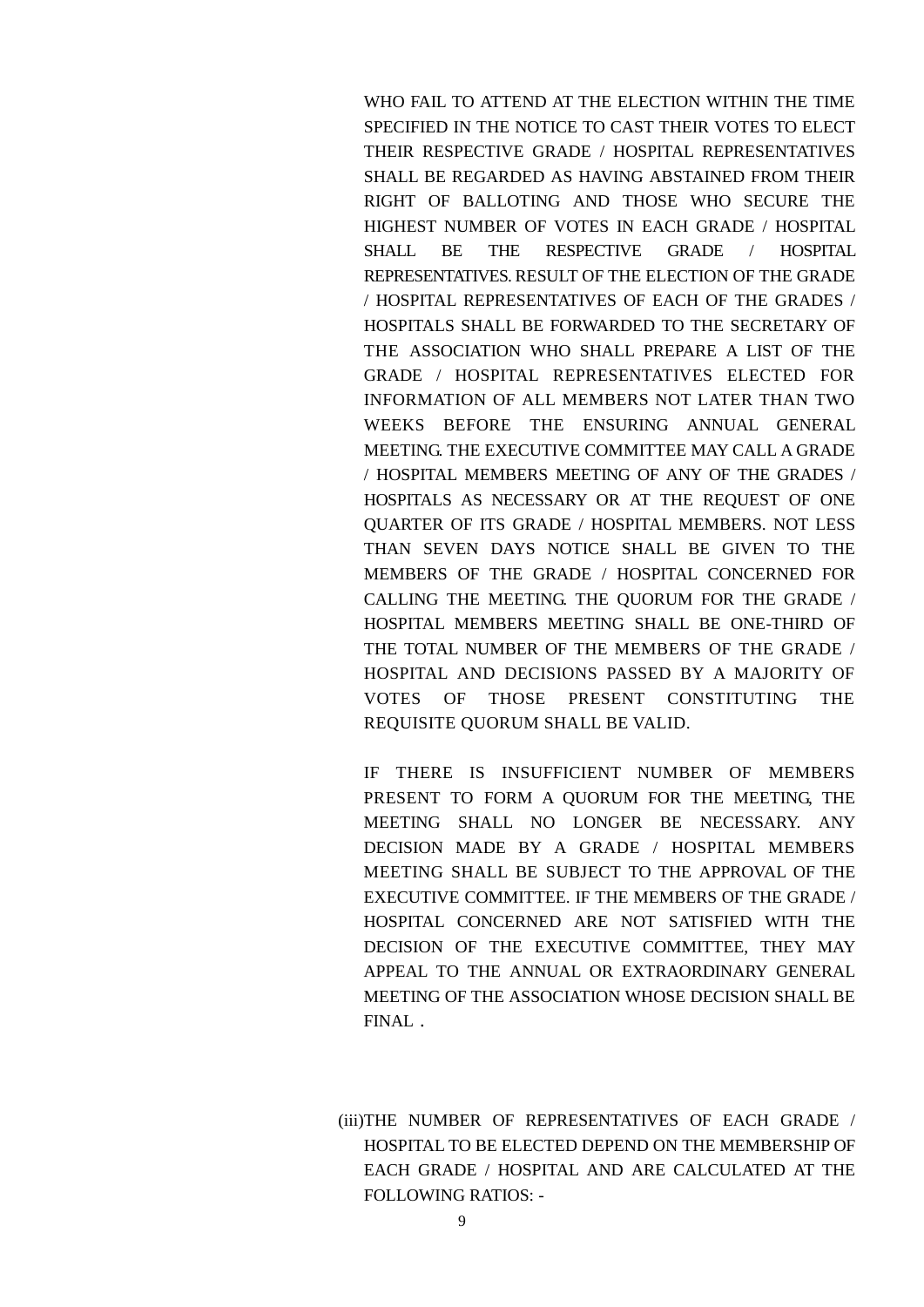| $1 - 100$ MEMBERS   | 1 REPRESENTATIVE  |
|---------------------|-------------------|
| $101 - 200$ MEMBERS | 2 REPRESENTATIVES |

ONE REPRESENTATIVE WILL BE ADDED FOR EVERY INCREASE OF ONE HUNDRED MEMBERS. MAXIMUM NUMBER OF REPRESENTATIVES OF EACH GRADE / HOSPITAL WILL BE UP TO 8 REPRESENTATIVES. GRADE REPRESENTATIVES WILL ONLY BE ELECTED FROM THE FOLLOWING GRADES: HEALTH AUXILIARIES, MIDWIVES, INOCULATORS, ENROLLED / REGISTERED NURSES (HEALTH) AND NURSE TUTORS. IN THE EVENT OF TWO OR MORE REPRESENTATIVES HAVING THE SAME NUMBER OF VOTES, THEY SHALL BE ELECTED AGAIN IMMEDIATELY AT THE SAME MEETING TO DETERMINE THEIR PRIORITIES.

- (iv)IN THE EVENT OF DEATH, RESIGNATION, DISQUALIFICATION, OR DISMISSAL OF ANY GRADE / HOSPITAL REPRESENTATIVE OR OF ANY GRADE / HOSPITAL REPRESENTATIVE BEING UNAVOIDABLY ABSENT FROM HONG KONG AND SUCH ABSENCE IS LIKELY TO BE PERMANENT OR UNDULY PROLONGED, THE VACANCY SHALL BE FILLED BY A CANDIDATE OF THE RESPECTIVE GRADE / HOSPITAL CONCERNED WHO OBTAINED THE NEXT HIGHEST NUMBER OF VOTES AT THE LAST ELECTION OF THAT GRADE / HOSPITAL. IF THERE IS NO SUCH CANDIDATE, THE VACANCY SHALL BE FILLED BY AN ELECTION IN THE GRADE / HOSPITAL CONCERNED TO BE CALLED BY THE EXECUTIVE COMMITTEE AND CONDUCTED IN THE SAME MANNER AS IN RULE 6 (3) (ii).
	- (4) (i) THE SECRETARY, OR OFFICER APPOINTED FOR THE PURPOSE OF ELECTION SHALL BE RESPONSIBLE FOR ISSUING BALLOT FORMS TOGETHER WITH THE NAME LIST OF GRADE / HOSPITAL MEMBERS. BALLOT FORMS AND THE LIST OF GRADE / HOSPITAL MEMBERS SHALL BE ISSUED ONLY TO THOSE GRADE / HOSPITAL MEMBERS OF THE ASSOCIATION TO EXERCISE THEIR VOTES. THESE FORMS AND LISTS SHALL BE ISSUED TWO WEEKS BEFORE THE ELECTION.
		- (ii) ALL BALLOT FORMS MUST BE MARKED OR INSCRIBED AT THE PLACE PROVIDED. THEY MUST NOT BE SIGNED BY THE RESPECTIVE PERSONS MARKING OR INSCRIBING THEM. THEY MUST BE PLACED IN THE SEALED BALLOT BOX

VACANCIES OF GRADE / HOSPITAL REPRESENTATIVE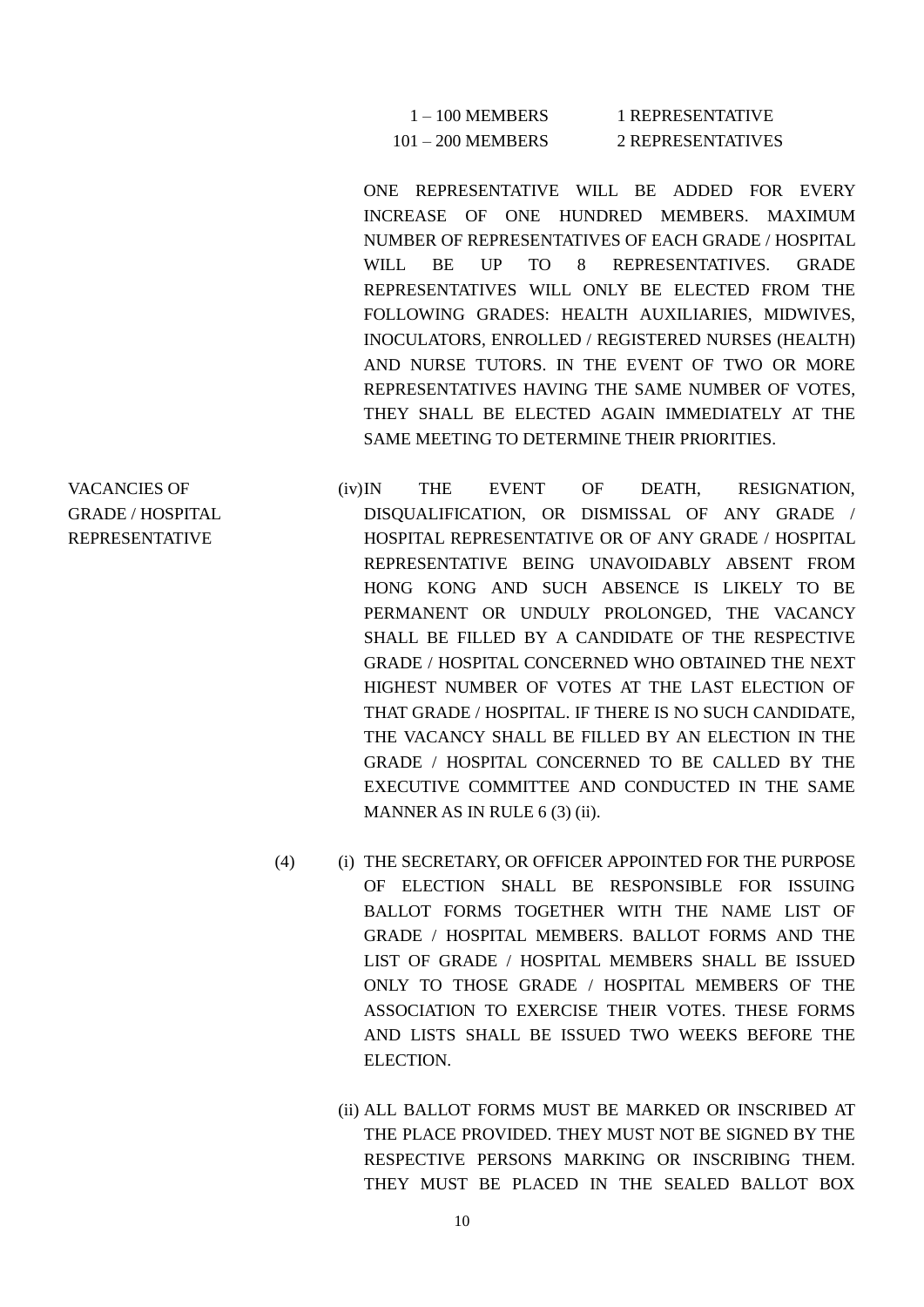PROVIDED FOR THE PURPOSE ONLY BY THE RESPECTIVE PERSONS MARKING OR INSCRIBING THE BALLOT FORMS.

(5) THE EXECUTIVE COMMITTEE OR AN ELECTION SECRETARIAT APPOINTED BY THE EXECUTIVE COMMITTEE SHALL BE RESPONSIBLE FOR COLLECTING BALLOT BOX AND COUNTING AND CHECKING BALLOT FORMS. THE RESULT OF THE ELECTION SHALL BE INCLUDED IN THE AGENDA OF THE ANNUAL GENERAL MEETING SENT TO ALL GRADE / HOSPITAL REPRESENTATIVES AND OTHER MEMBERS OF THE ASSOCIATION.

#### **RULE 7 EXECUTIVE COMMITTEE**

- GOVERNMENT OF ASSOCIATION VESTED IN EXECUTIVE COMMITTEE AND COMPOSITION OF **EXECUTIVE** COMMITTEE (1) THE GOVERNMENT OF THE ASSOCIATION SHALL BE VESTED IN THE EXECUTIVE COMMITTEE WHICH CONSISTS OF AT LEAST TWENTY, BUT NOT MORE THAN TWENTY SIX EXECUTIVE COMMITTEE MEMBERS TO BE ELECTED FROM AMONG THE GRADE / HOSPITAL REPRESENTATIVES AT THE ANNUAL GENERAL MEETING BY NOMINATION AND SECRET BALLOT. TWO SEATS OF THE EXECUTIVE COMMITTEE WILL BE DESIGNATED TO THE REPRESENTATIVES WHO ARE WORKING IN THE DEPARTMENT OF HEALTH, HEREAFTER CALLED HEALTH NURSING REPRESENTATIVE. ANOTHER TWO SEATS OF THE EXECUTIVE COMMITTEE WILL BE DESIGNATED TO THE REPRESENTATIVES WHO ARE WORKING IN PSYCHIATRIC NURSING SERVICES, HEREAFTER CALLED PSYCHIATRIC NURSING REPRESENTATIVES. ANOTHER ONE SEAT OF THE EXECUTIVE COMMITTEE WILL BE DESIGNATED TO THE REPRESENTATIVE WHO IS WORKING IN THE FIELD OF NURSING EDUCATION, HEREAFTER CALLED NURSING EDUCATION REPRESENTATIVE. EXECUTIVE COMMITTEE MEMBERS WHO OBTAIN THE SAME NUMBER OF VOTES SHALL BE ELECTED AGAIN IMMEDIATELY AT THE SAME ANNUAL GENERAL MEETING TO DETERMINE THEIR PRIORITIES. EXECUTIVE COMMITTEE MEMBERS SHALL SERVE FOR A TERM OF TWO YEARS AND SHALL BE ELIGIBLE FOR RE-ELECTION.
	- (2) THERE SHALL BE A CHAIRMAN, THREE VICE-CHAIRMEN, A SECRETARY, FIVE ASSISTANT SECRETARIES, A TREASURER, A VICE-TREASURER, AN EDUCATION OFFICER AND A PUBLIC RELATIONS OFFICER WHO SHALL BE ELECTED BIENNIALLY BY SECRET BALLOT FROM AMONG THE EXECUTIVE COMMITTEE MEMBERS WITHIN ONE MONTH AFTER THE ANNUAL GENERAL MEETING.
- NOMINATION OF (3) ALL EXECUTIVE COMMITTEE CANDIDATE MEMBERS SHALL BE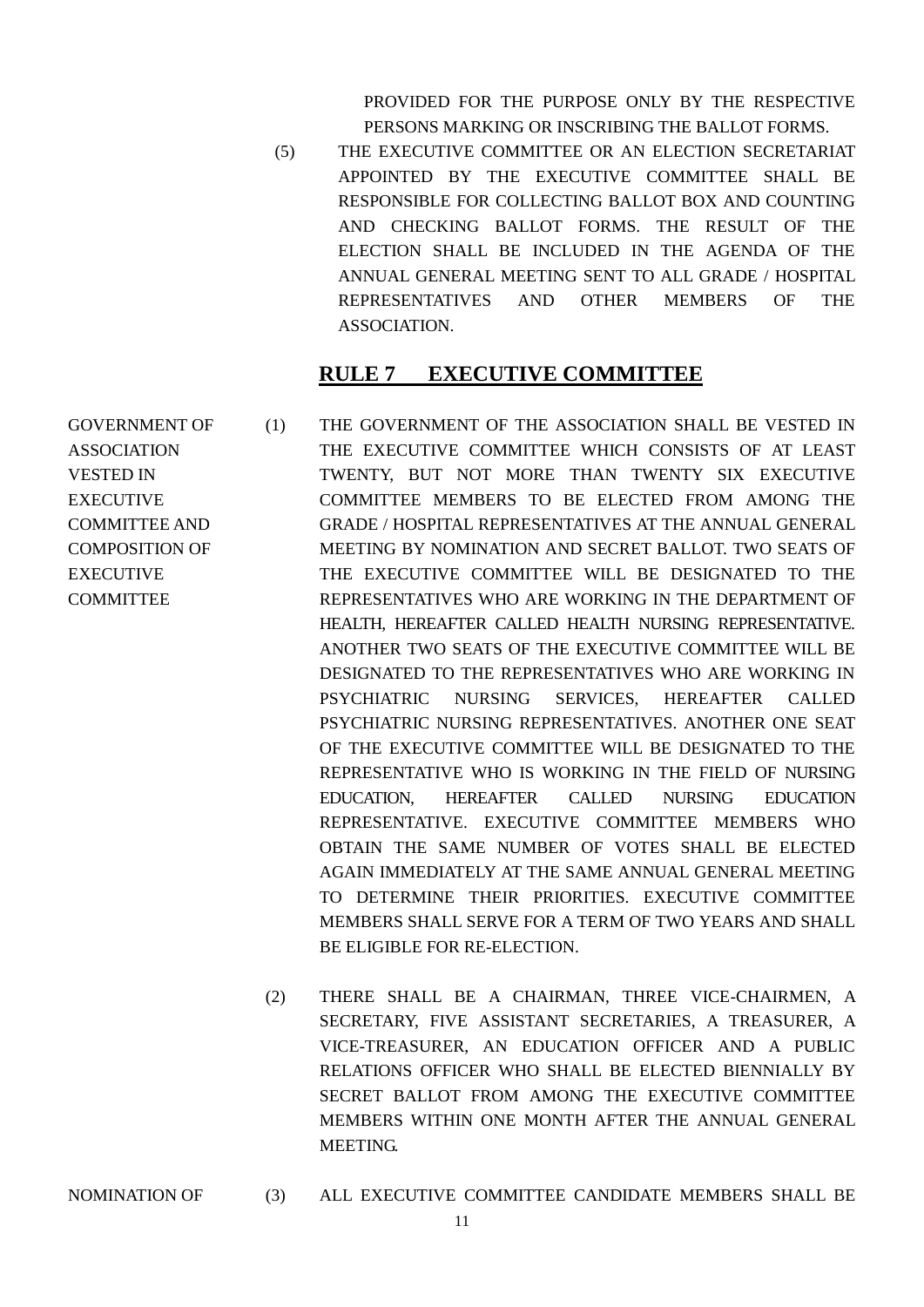EXECUTIVE **COMMITTEE MEMBERS** NOMINATED BY ONE GRADE / HOSPITAL REPRESENTATIVE INCLUDING SELF NOMINATION AND BE SECONDED BY ANOTHER GRADE / HOSPITAL REPRESENTATIVE AND CONSENT OF THE NOMINEE SHALL BE OBTAINED BEFORE ELIGIBLE FOR THE SELECTION BY SECRET BALLOT AT THE ANNUAL GENERAL **MEETING.** 

- ELECTION OF THE **EXECUTIVE COMMITTEE** (4) AT LEAST 20 BUT NOT MORE THAN 26 REPRESENTATIVES HAVING SECURED THE HIGHEST NUMBER OF VOTES AT THE ANNUAL GENERAL MEETING SHALL BE CONSIDERED ELECTED INTO THE EXECUTIVE COMMITTEE. IN CASE THERE ARE LESS THAN TWO HEALTH NURSING REPRESENTATIVES AND/OR TWO PSYCHIATRIC NURSING REPRESENTATIVES AND/OR NO NURSING EDUCATION REPRESENTATIVE ELECTED AS REQUIRED IN RULE 7(1), THE ORIGINALLY ELECTED REPRESENTATIVE(S) HAVING THE LOWEST VOTES SHALL BE REPLACED BY THE HEALTH NURSING REPRESENTATIVE(S) AND/OR PSYCHIATRIC NURSING REPRESENTATIVE(S) AND/OR NURSING EDUCATION REPRESENTATIVE WHO SECURED THE HIGHEST NUMBER OF VOTES UNTIL THE CONDITION STATED IN RULE 7(1) IS SATISFIED IN.
- MEETING AND QUORUM OF EXECUTIVE COMMITTEE (5) THE EXECUTIVE COMMITTEE SHALL MEET AT LEAST ONCE A MONTH. NOT LESS THAN ONE HALF OF THE TOTAL NUMBER OF EXECUTIVE COMMITTEE MEMBERS SHALL FORM A QUORUM. DECISIONS OF THE EXECUTIVE COMMITTEE SHALL BE VALID IF PASSED BY A MAJORITY OF VOTES OF THE EXECUTIVE COMMITTEE MEMBERS PRESENT CONSTITUTING THE REQUISITE QUORUM.
- VACANCIES ON THE **EXECUTIVE COMMITTEE** (6) IN THE EVENT OF DEATH, RESIGNATION, DISQUALIFICATION OR DISMISSAL, OF ANY OFFICE-BEARER OR EXECUTIVE COMMITTEE MEMBER OR OF ANY OFFICE-BEARER OR EXECUTIVE COMMITTEE MEMBER BEING UNAVOIDABLY ABSENT FROM HONG KONG AND SUCH ABSENCE IS LIKELY TO BE PERMANENT OR UNDULY PROLONGED, THE VACANCY (OR VACANCIES) IN THE CASE OF AN OFFICE-BEARER SHALL BE FILLED BY THE EXECUTIVE COMMITTEE MEMBERS BY SECRET BALLOT AND IN THE CASE OF AN EXECUTIVE COMMITTEE MEMBER SHALL BE FILLED BY THE REPRESENTATIVE OF THE GRADE / HOSPITAL TO WHICH THE OUTGOING EXECUTIVE COMMITTEE MEMBER BELONGED WHO SECURED THE NEXT HIGHEST NUMBER OF VOTES AT THE LAST ELECTION. IF THERE IS NO SUCH A CANDIDATE IN THAT PARTICULAR GRADE / HOSPITAL, THE VACANCY OF EXECUTIVE COMMITTEE MEMBER

SHALL BE FILLED BY ANY GRADE / HOSPITAL REPRESENTATIVE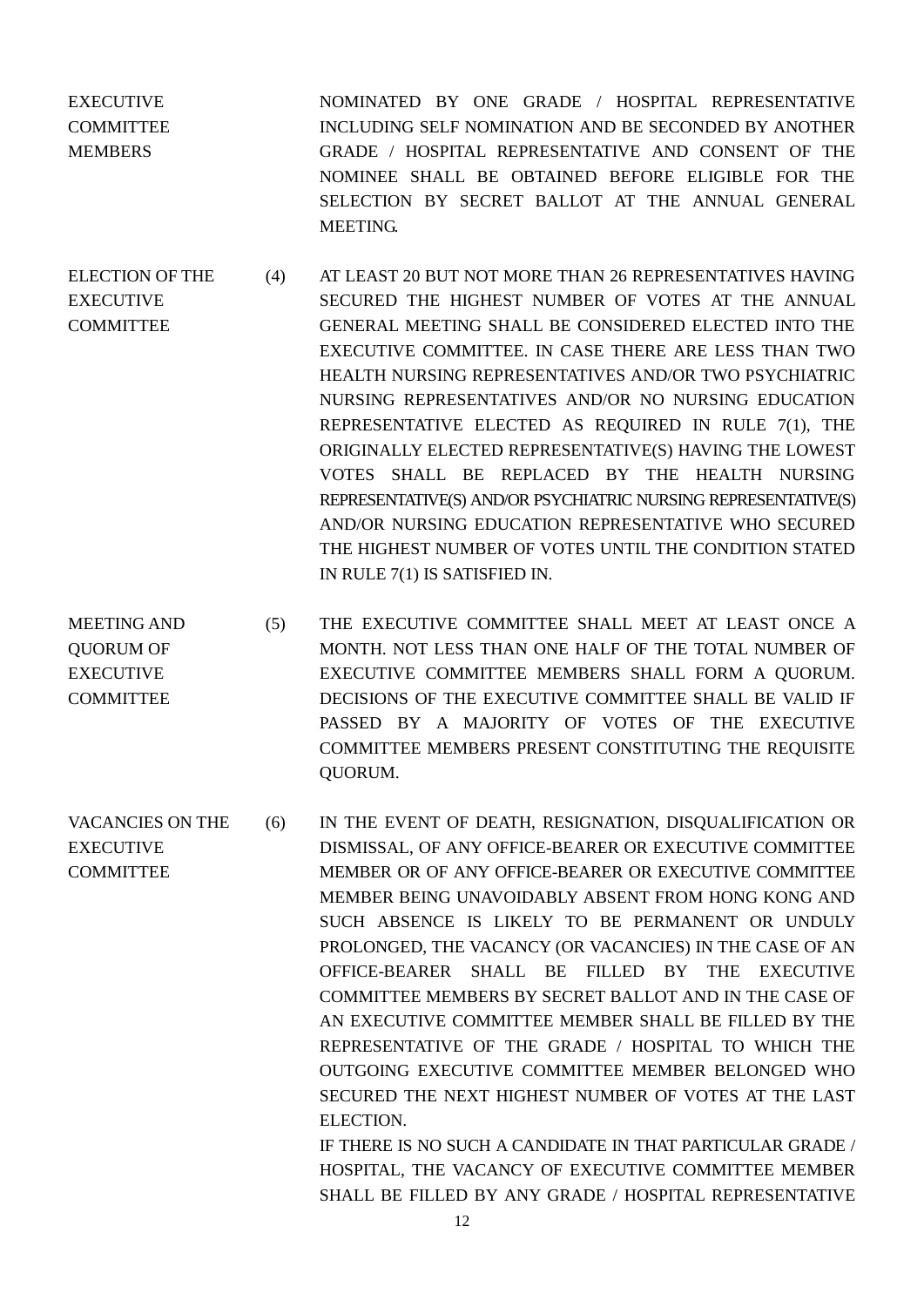WHO SECURED THE NEXT HIGHEST NUMBER OF VOTES AT THE LAST ELECTION. IF NO SUCH CANDIDATE IS AVAILABLE, THE VACANCY (OR VACANCIES) SHALL BE FILLED BY AN ELECTION TO BE CALLED IN THE MANNER AS PRESCRIBED BY RULE 6 (3) (iv) AND RULE 7 (1).

- PROTECTION OF FUNDS BY **EXECUTIVE** COMMITTEE (7) THE EXECUTIVE COMMITTEE SHALL PURSUE THE OBJECTS OF THE ASSOCIATION AND SHALL PROTECT ITS FUNDS AGAINST EXTRAVAGANCE OR MISAPPROPRIATION. IT SHALL GIVE INSTRUCTIONS AS TO THE INVESTMENT OF THE FUNDS OF THE ASSOCIATION SUBJECT TO RULE 9 (2).
- APPOINTMENT AND DISMISSAL OF **STAFF** (8) (i) THE EXECUTIVE COMMITTEE SHALL GIVE INSTRUCTIONS TO THE SECRETARY AND OTHER OFFICE-BEARERS FOR THE CONDUCT OF THE AFFAIRS OF THE ASSOCIATION. IT MAY APPOINT CLERKS AND STAFF AS IT MAY CONSIDER NECESSARY AND DISMISS SUCH CLERKS AND STAFF FOR REASONS DEEMED GOOD AND SUFFICIENT. IT MAY APPOINT SUB-COMMITTEES WHERE NECESSARY TO CARRY OUT ANY SPECIAL WORK OR BUSINESS OF THE ASSOCIATION AND MAY DISSOLVE THEM. EACH SUB-COMMITTEE AND GRADE / HOSPITAL COMMITTEE MAY SEND NOT MORE THAN FOUR MEMBERS TO ATTEND AND TO SPEAK AT THE MONTHLY MEETINGS OF THE EXECUTIVE COMMITTEE, BUT THEY SHALL NOT HAVE THE RIGHT TO VOTE AT SUCH MEETINGS. IF A SUB-COMMITTEE OR GRADE / HOSPITAL COMMITTEE MEMBER IS CONCURRENTLY A MEMBER OF THE EXECUTIVE COMMITTEE, HE SHALL RETAIN HIS VOTING RIGHT AT EXECUTIVE COMMITTEE MEETINGS.
- GRADE / HOSPITAL **COMMITTEE** (ii) THERE SHALL BE A GRADE / HOSPITAL COMMITTEE FOR EACH OF THE GRADES / HOSPITALS AS STIPULATED IN RULE 3 (1) (i) UNDER THE EXECUTIVE COMMITTEE. EACH GRADE / HOSPITAL COMMITTEE SHALL HAVE: -
	- (a) COMMITTEE MEMBERS DEPENDING ON THE NUMBER OF MEMBERS OF EACH GRADE / HOSPITAL CALCULATED AT THE FOLLOWING RATIOS: -

| <b>50 MEMBERS OR BELOW</b> | <b>4 COMMITTEE MEMBERS</b>                       |
|----------------------------|--------------------------------------------------|
| $51 - 100$ MEMBERS         | <b>6 COMMITTEE MEMBERS</b>                       |
| $101 - 500$ MEMBERS        | <b>10 COMMITTEE MEMBERS</b>                      |
| $501 - 1000$ MEMBERS       | <b>14 COMMITTEE MEMBERS</b>                      |
|                            | AND FROM 1000 ONWARDS, 4 MORE COMMITTEE MEMBERS  |
|                            | WILL BE ADDED FOR EVERY INCREASE OF FIVE HUNDRED |
|                            |                                                  |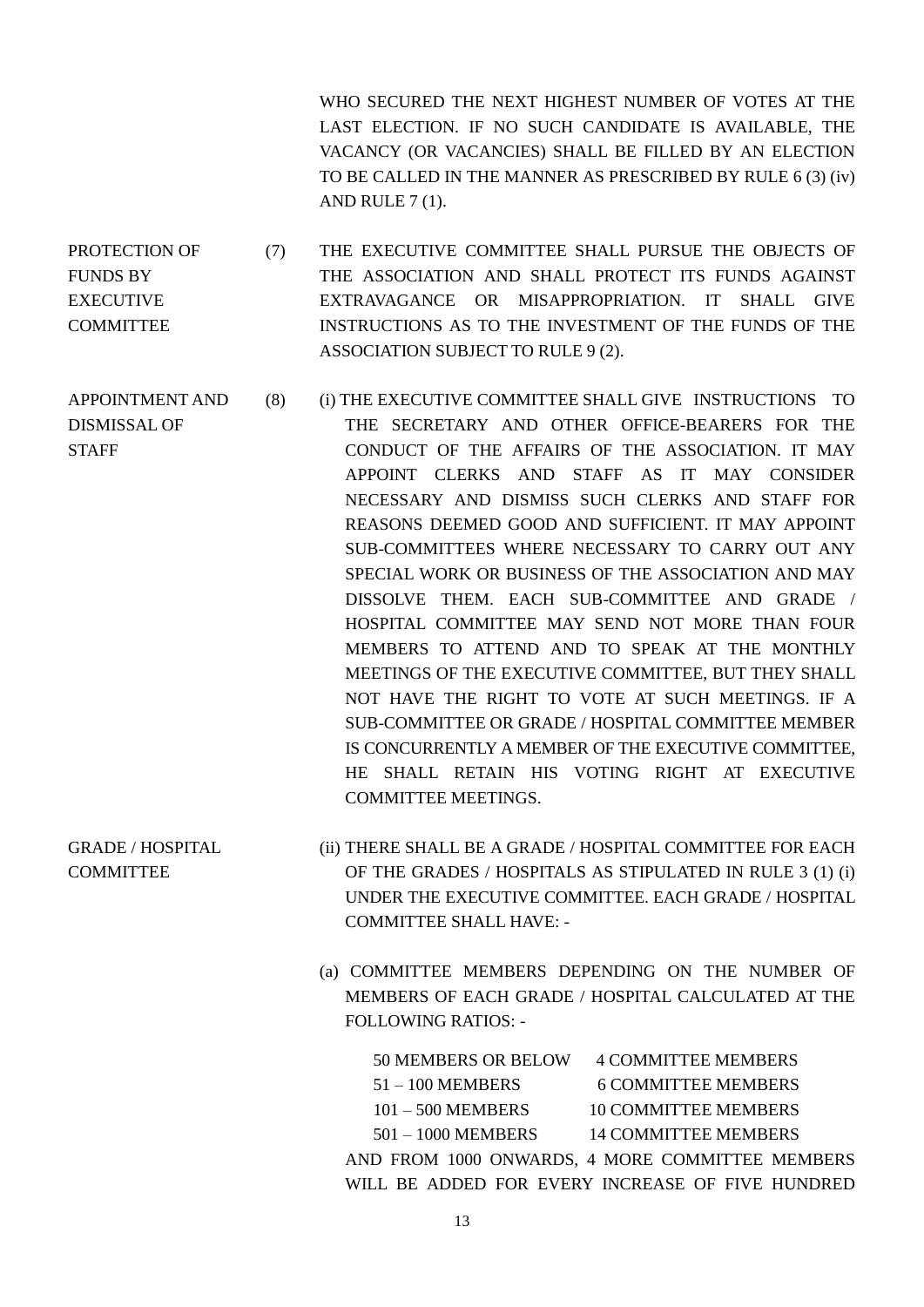MEMBERS. GRADE / HOSPITAL REPRESENTATIVES OF EACH GRADE / HOSPITAL ELECTED IN ACCORDANCE WITH RULE 6 (3) (i) (ii) (iii) SHALL CONCURRENTLY BE GRADE / HOSPITAL COMMITTEE MEMBERS OF THE GRADE / HOSPITAL CONCERNED. IN THE CASE WHERE A GRADE / HOSPITAL IS ONLY ENTITLE D TO HAVE ONE GRADE / HOSPITAL REPRESENTATIVE UNDER RULE (6) (3) (iii), THE IMMEDIATE THREE MEMBERS WHO SECURED THE NEXT HIGHEST NUMBERS OF VOTES AT THE LAST ELECTION OF GRADE / HOSPITAL REPRESENTATIVES SHALL BECOME GRADE / HOSPITAL COMMITTEE MEMBERS OF THE GRADE / HOSPITAL; AND WHERE THE NUMBER OF MEMBERS OF A GRADE / HOSPITAL IS LESS THAN FOUR, ALL MEMBERS OF THE GRADE / HOSPITAL SHALL AUTOMATICALLY BE GRADE / HOSPITAL COMMITTEE MEMBERS OF THE GRADE / HOSPTIAL CONCERNED.

- (b) A CHAIRMAN, A SECRETARY, A TREASURER AND A SOCIAL CONVENOR (AS MAY BE REQUIRED) SHALL BE ELECTED BY SECRET BALLOT FROM AMONG THE GRADE / HOSPITAL COMMITTEE MEMBERS UNDER THE SUPERVISION OF THE EXECUTIVE COMMITTEE WITHIN ONE MONTH AFTER THE ANNUAL GENERAL MEETING. RESULTS OF THE ELECTION SHALL BE FORWARDED TO THE SECRETARY OF THE ASSOCIATION WITHIN ONE WEEK AFTER THE ELECTION. ALL OFFICERS AND MEMBERS OF A GRADE / HOSPITAL COMMITTEE SHAL SERVE FOR A TERM OF TWO YEARS AND SHALL BE ELIGIBLE FOR RE-ELECTION.
- (iii)THE FUNCTIONS OF A GRADE / HOSPITAL COMMITTEE SHALL BE TO CONVEY THE DECISIONS OF THE EXECUTIVE COMMITTEE TO THE MEMBERS OF THE GRADE / HOSPITAL FOR INFORMATION AND ACTION AND TO PRESENT THE VIEWS OF THE MEMBERS TO THE EXECUTIVE COIMMITTEE. GRADE / HOSPITAL COMMITTEES MAY ORGANIZE SOCIAL OR RECREATIONAL ACTIVITIES IN INDIVIDUAL GRADE / HOSPITAL SUBJECT TO THE APPROVAL OF THE EXECUTIVE COMMITTEE.
- (iv)IF A GRADE / HOSPITAL COMMITTEE MEMBER FOR ANY REASON LEAVES THE GRADE / HOSPITAL, HE SHALL FORTHWITH CEASE TO BE A GRADE/ HOSPITAL COMMITTEE MEMBER.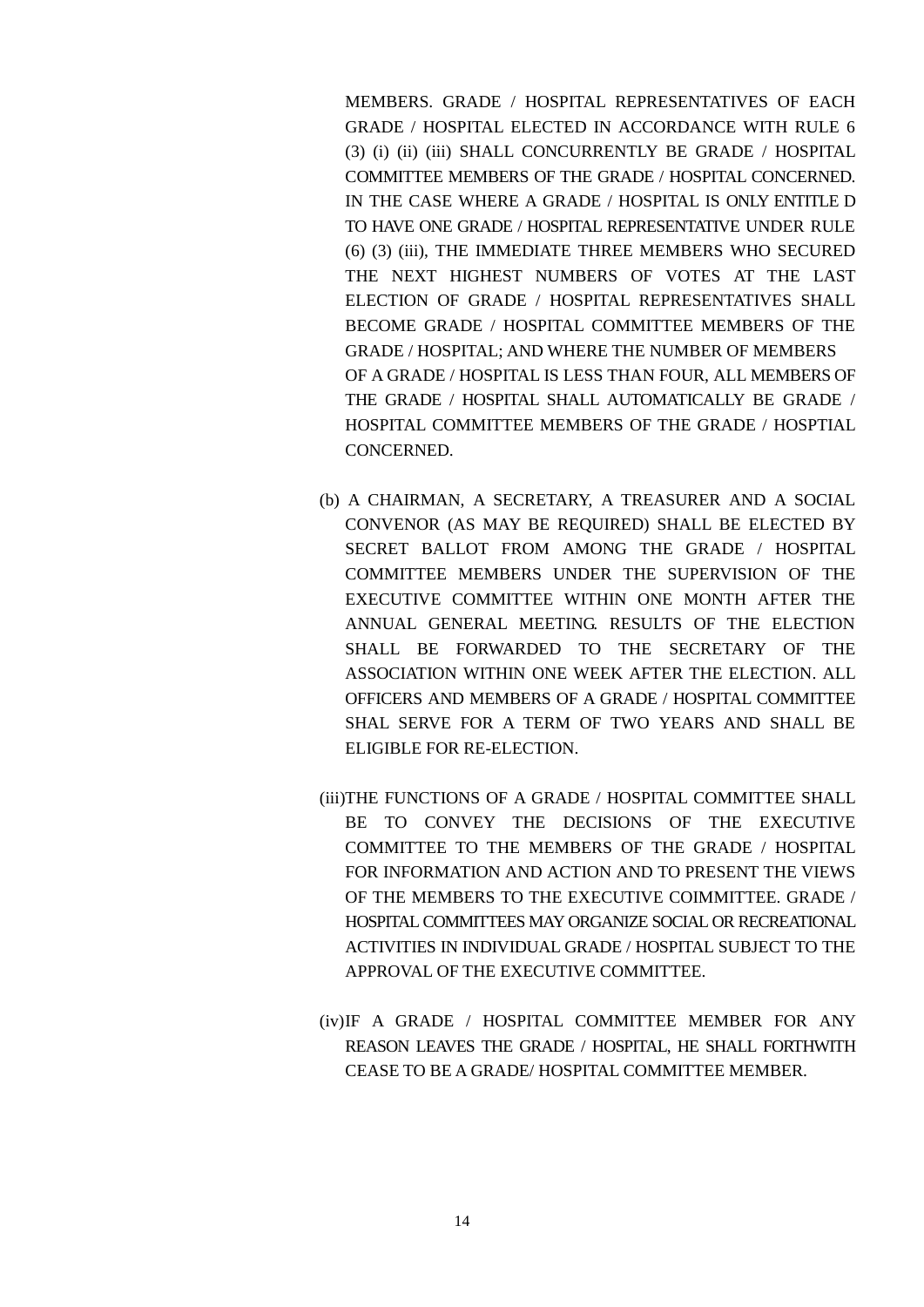- (v) ANY VACANCY FOR A GRADE / HOSPITAL COMMITTEE MEMBER SHALL BE FILLED IN THE SAME MANNER AS FOR A GRADE / HOSPITAL REPRESENTATIVE STIPULATED IN RULE 6 (3) (iv). ANY VACANCY FOR AN OFFICER OF A GRADE / HOSPITAL COMMITTEE SHALL BE FILLED FROM AMONG THE GRADE / HOSPITAL COMMITTEE MEMBERS BY SECRET BALLOT.
- DISMISSAL OF **OFFICERS** (9) THE EXECUTIVE COMMITTEE MAY SUSPEND AND DISMISS ANY OFFICE-BEARER OR EXECUTIVE COMMITTEE MEMBER OR GRADE / HOSPITAL REPRESENTATIVE (OR GRADE / HOSPITAL COMMITTEE MEMBER) FOR NEGLECT OF DUTY, DISHONESTY, INCOMPETENCE, REFUSAL TO CARRY OUT THE DECISIONS OF THE EXECUTIVE COMMITTEE, OR FOR ANY OTHER REASONS WHICH IT DEEMS GOOD AND SUFFICIENT IN THE INTERESTS OF THE ASSOCIATION. ANY OFFICE-BEARER OR EXECUTIVE COMMITTEE MEMBER OR GRADE / HOSPITAL REPRESENTATIVE (OR GRADE / HOSPITAL COMMITTEE MEMBER) SO SUSPENDED OR DISMISSED SHALL HAVE THE RIGHT OF APPEAL TO THE ANNUAL OR EXTRAORDINARY GENERAL MEETING, WHOSE DECISION SHALL BE FINAL.
- EXPULSION OF MEMBERS (10) THE EXECUTIVE COMMITTEE MAY SUSPEND OR EXPEL OR TAKE APPROPRIATE ACTIONS AGAINST ANY MEMBER WHO IS PROVED, TO THE SATISFACTION OF THE EXECUTIVE COMMITTEE, TO HAVE BEEN GUILTY OF CONDUCT PREJUDICIAL TO THE INTERESTS OF THE ASSOCIATION. ANY MEMBER SO SUSPENDED OR EXPELLED OR DEALT WITH, SHALL HAVE THE RIGHT OF APPEAL TO THE ANNUAL OR EXTRAORDINARY GENERAL MEETING, WHOSE DECISION SHALL BE FINAL.

DECISIONS OF EXECUTIVE (11) THE DECISIONS OF THE EXECTIVE COMMITTEE SHALL BE BINDING ON ALL MEMBERS OF THE ASSOCIATION.

COMMITTEE

- INTERPRETATION OF RULES (12) BETWEEN TWO ANNUAL GENERAL MEETINGS, THE EXECUTIVE COMMITTEE SHALL INTERPRET THE RULES, WHEN NECESSARY, AND DETERMINE ANY POINT WHICH THE RULES DO NOT ADEQUATELY COVER.
- FULLY PAID **SUBSCRIPTIONS** ETC. (13) ALL OFFICERS AND MEMBERS OF THE EXECUTIVE COMMITTEE MUST PAY UP ALL SUBSCRIPTIONS, FEES AND CONTRIBUTIONS.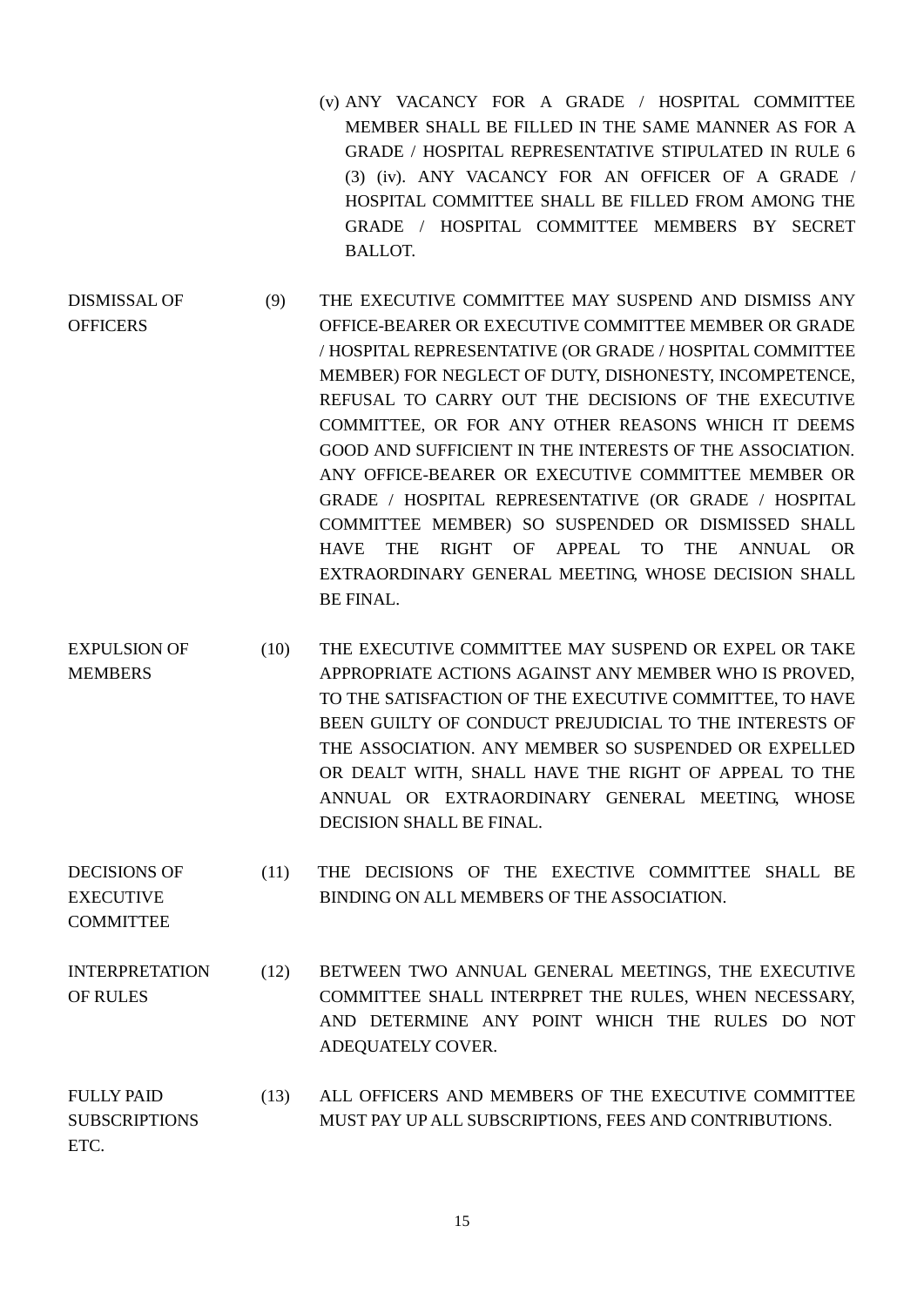APPOINTMENT OF HONORARY

- (14) THE EXECUTIVE COMMITTEE SHALL HAVE POWER TO APPOINT:
- PATRON, ETC. (a) AN HONORARY PATRON FROM SERVING SENIOR OFFICERS WITHIN THE HONG KONG GOVERNMENT SERVICE OR ANY RESPECTABLE PERSONS OF THE SOCIETY.
	- (b) AN HONORARY PRESIDENT FROM SERVING NURSING LEADER IN THE HONG KONG NURSING PROFESSION.
	- (c) NOT MORE THAN 5 HONORARY VICE-PRESIDENTS FROM SERVING SENIOR NURSES AS STIPULATED IN RULE 3 (1) (i) AND

(d) NOT MORE THAN 35 HONORARY ADVISERS FROM SERVING SENIOR NURSES AS STIPULATED IN RULE 3 (1) (i), FORMER CHAIRMEN, VICE-CHAIRMEN, AND SECRETARIES OF THE ASSOCIATION WHO ARE NOT SERVING IN THE EXECUTIVE COMMITTEE AND OTHER RESPECTABLE PERSONS OF THE SOCIETY. ON INVITATION OF THE EXECUTIVE COMMITTEE, THEY MAY ATTEND ALL MEETINGS OF THE ASSOCIATION FOR CONSULTATION, AND MAY SPEAK AT THE MEETINGS. THEY SHALL NOT HAVE THE RIGHT TO VOTE ON ALL MATTERS AND SHALL NOT INTERFERE WITH THE ADMINISTRATION AND AFFAIRS OF THE ASSOCIATION. THEY SHALL SERVE FOR A TERM OF TWO YEARS AND BE ELIGIBLE FOR RE-APPOINTMENT. IF AN APPOINTED HONORARY ADVISER IS CURRENTLY A VOTING MEMBER OF THE ASSOCIATION, HE SHALL RETAIN ALL THE RIGHTS AND BENEFITS OF A VOTING MEMBER.

# **RULE 8 OFFICER-BEARERS OF THE ASSOCIATION**

- (1) (i)THE CHAIRMAN SHALL PRESIDE AT ALL ANNUAL, EXTRAORDINARY GENERAL MEETINGS AND EXECUTIVE COMMITTEE MEETINGS AND SHALL BE RESPONSIBLE FOR THE PROPER CONDUCT OF BUSINESS AT THEIR MEETINGS. HE SHALL HAVE A CASTING VOTE. HE SHALL SIGN THE MINUTES OF EACH MEETING AFTER THEY ARE APPROVED.
	- (ii) WITH THE ASSISTANCE OF THE SECRETARY AND TREASURER, HE SHALL SUPERINTEND THE GENERAL ADMINISTRATION OF THE AFFAIRS OF THE ASSOCIATION AND SHALL ENDEAVOUR TO SECURE THE OBSERVANCE OF THE ASSOCIATION'S RULES BY ALL CONCERNED.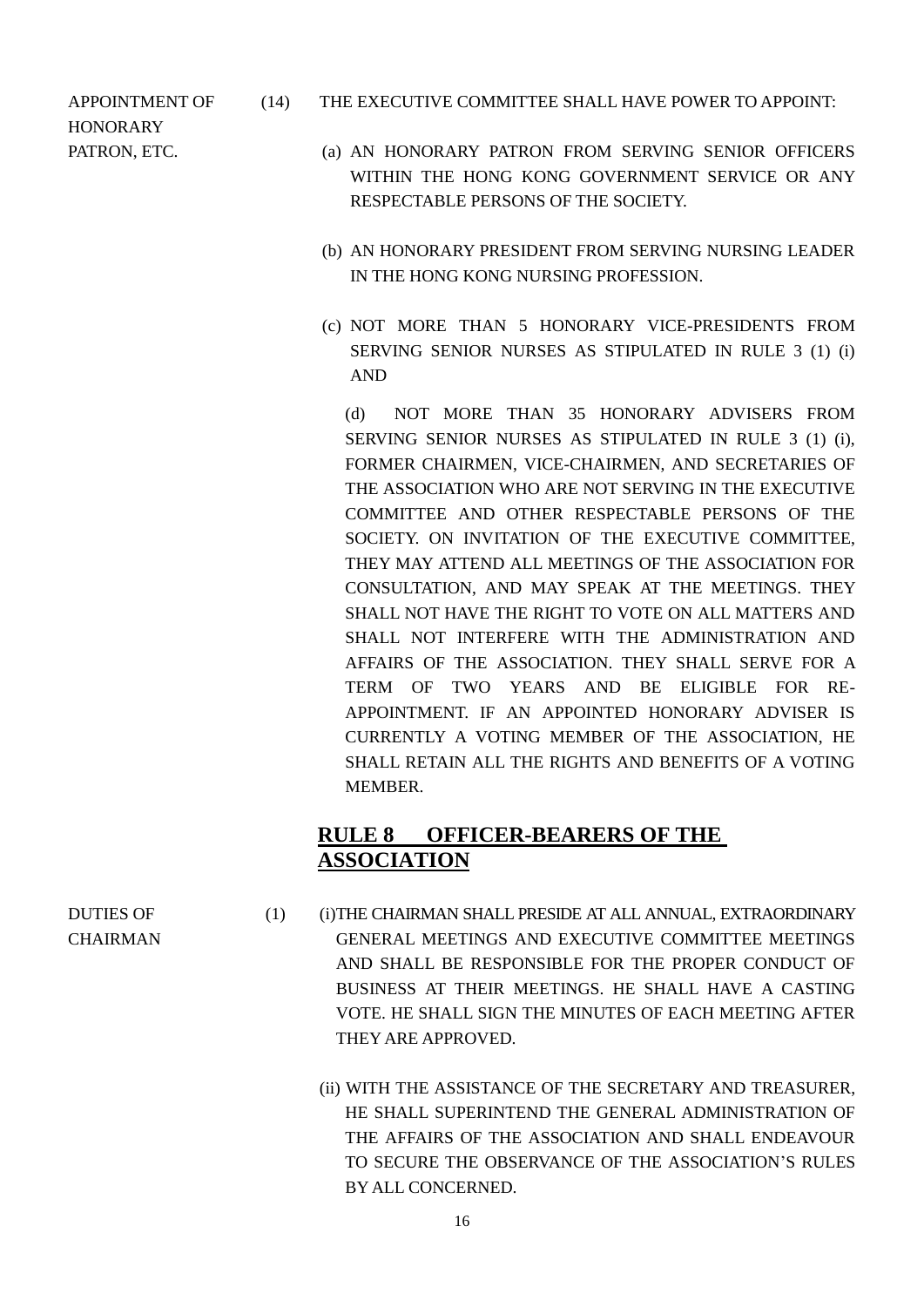- (iii) HE SHALL, IN CONJUNCTION WITH THE SECRETARY OR THE TREASURER, COUNTERSIGN EVERY DOCUMENT OF THE ASSOCIATION TO WHICH THE COMMON SEAL OF THE ASSOCIATION IS AFFIXED.
- (iv) HE SHALL, IN CONJUNCTION WITH THE SECRETARY AND TREASURER SIGN CHEQUES ON BEHALF OF THE ASSOCIATION.
- DUTIES OF VICE-CHAIRMEN (2) THE VICE-CHAIRMEN SHALL CARRY OUT THEIR DUTIES AS DEFINED BY THE EXECUTIVE COMMITTEE. IN THE ABSENCE OF THE CHAIRMAN FOR ANY VALID REASONS, THE EXECUTIVE COMMITTEE SHALL APPOINT ONE OF THE VICE-CHAIRMEN TO DEPUTIZE UNTIL SUCH TIME AS THE CHAIRMAN RETURNS OR UNTIL THE EXECUTIVE COMMITTEE HAS CARRIED OUT THE PROVISION OF RULE 7 (4) TO FILL THE VACANCY.
- DUTIES OF SECRETARY (3) (i) THE SECRETARY SHALL CONDUCT THE BUSINESS OF THE ASSOCIATION IN ACCORDANCE WITH THE RULES AND SHALL CARRY OUT THE INSTRUCTIONS OF THE ANNUAL OR EXTRAORDINARY GENERAL MEETING AND OF THE EXECUTIVE COMMITTEE.
	- (ii) HE SHALL KEEP THE COMMON SEAL OF THE ASSOCIATION IN SAFE CUSTODY.
	- (iii) HE SHALL KEEP A REGISTER OF ALL MEMBERS.
	- (iv) HE SHALL ATTEND ALL MEETINGS OF THE ASSOCIATION AND RECORD THE PROCEEDINGS.
	- (v) HE SHALL PREPARE THE ANNUAL REPORT OF THE ASSOCIATION FOR SUBMISSION TO THE ANNUAL GENERAL MEETING AND ANY OTHER REPORTS NECESSARY FOR THE EXTRAORDINARY GENERAL MEETING.
	- (vi) HE SHALL, IN CONJUNCTION WITH THE CHAIRMAN, COUNTERSIGN ANY DOCUMENT OF THE ASSOCIATION TO WHICH THE COMMON SEAL OF THE ASSOCIATION IS AFFIXED AS PROVIDED IN RULE 19(2).
	- (vii)HE SHALL, IN CONJUNCTION WITH THE TREASURER AND CHAIRMAN, SIGN CHEQUES ON BEHALF OF THE ASSOCIATION.

17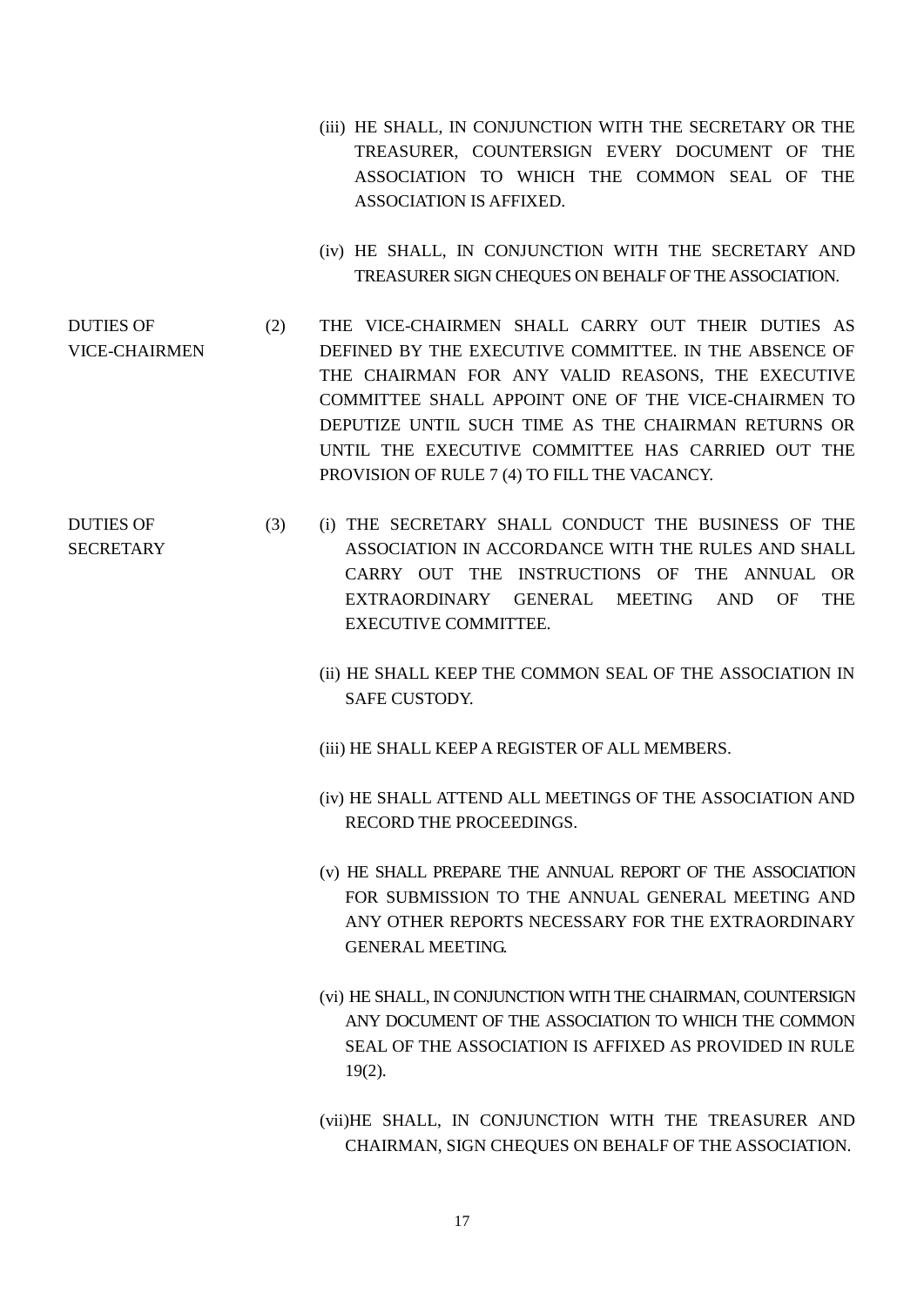DUTIES OF TREASURER

- (4) (i) THE TREASURER SHALL BE RESPONSIBLE FOR THE SAFETY OF ALL MONIES AND THE SAFEGUARDING OF ALL INVESTMENTS BELONGING TO THE ASSOCIATION AND SHALL KEEP FULL AND ACCURATE ACCOUNTS OF ALL TRANSACTIONS CONDUCTED IN THE NAME OF THE ASSOCIATION. HE SHALL PREPARE A FINANCIAL REPORT FOR EACH MEETING OF THE EXECUTIVE COMMITTEE AND AN ANNUAL STATEMENT OF ACCOUNTS FOR AUDIT AND FOR PRESENTATION TO THE ANNUAL GENERAL MEETING. HE SHALL HAVE THE RIGHT TO SPEAK AND VOTE ON ALL MATTERS EXCEPT VOTING ON FINANCIAL MATTERS.
	- (ii) HE SHALL, IN CONJUNCTION WITH THE CHAIRMAN, COUNTERSIGN ANY DOCUMENT OF THE ASSOCIATION TO WHICH THE COMMON SEAL OF THE ASSOCIATION IS AFFIXED AS PROVIDED IN RULE 19(2).
	- (iii) HE SHALL GIVE TO EVERY MEMBER OF THE ASSOCIATION UPON REQUEST AN ANNUAL AUDITED STATEMENT OF ACCOUNT OF ALL RECEIPTS AND EXPENDITURE AND OF THE ASSETS AND LIABILITIES OF THE ASSOCIATION FREE OF CHARGE.
	- (iv)HE SHALL, IN CONJUNCTION WITH THE SECRETARY AND CHAIRMAN, SIGN CHEQUES ON BEHALF OF THE ASSOCIATION.
	- (v) HE SHALL DEPOSIT IN THE BANK APPOINTED BY THE EXECUTIVE COMMITTEE ALL SUMS IN EXCESS OF \$150,000 AND RETAIN THE REMAINING CASH WITH DUE CARE FOR ITS SAFETY.
	- (vi) THE VICE TREASURER SHALL BE RESPONSIBLE FOR GIVING ASSISTANCE TO AND SHARING THE DUTIES OF THE TREASURER AND ANY OTHER DUTIES AS DEFINED BY THE EXECUTIVE COMMITTEE.
- DUTIES OF PUBLIC RELATIONS **OFFICER** (5) THE PUBLIC RELATIONS OFFICER SHALL HANDLE ALL PUBLIC RELATIONS MATTERS AND INTERNAL LIAISON WORK AS DIRECTED BY THE EXECUTIVE COMMITTEE.
- DUTIES OF ASSISTANT **SECRETARIES** (6) THE ASSISTANT SECRETARIES SHALL BE RESPONSIBLE FOR GIVING ASSISTANCE TO AND SHARING THE DUTIES OF THE SECRETARY AND ANY OTHER DUTIES AS DEFINED BY THE EXECUTIVE COMMITTEE.

18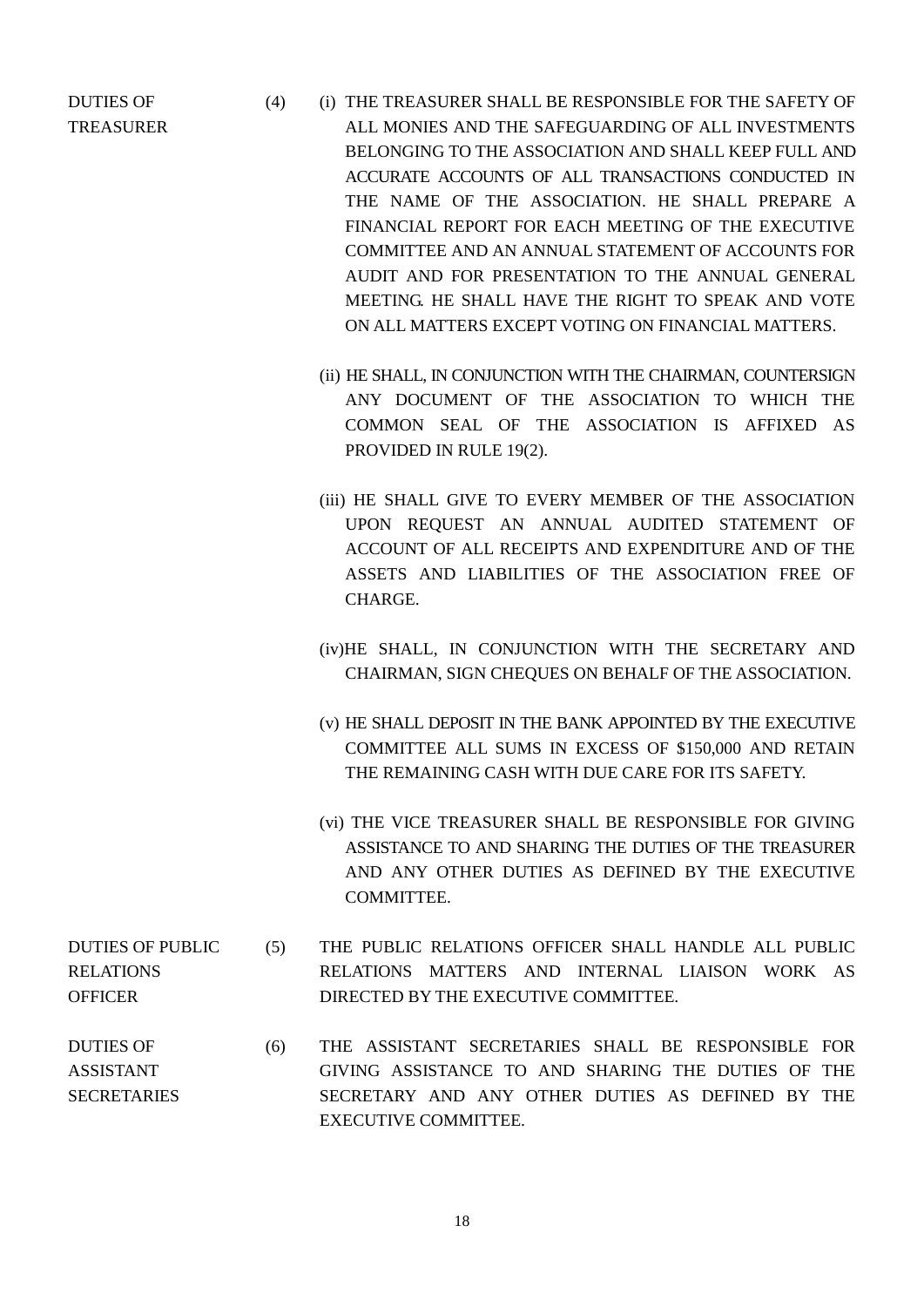(7) ANY OFFICER WHOSE DUTIES INVOLVE FINANCIAL RESPONSIBILITY SHALL PROVIDE SUCH SECURITY AS THE EXECUTIVE COMMITTEE MAY REQUIRE.

#### **RULE 9 USE OF FUNDS**

- USE OF FUNDS (1) GENERAL FUND, WHICH MAY BE USED BY THE EXECUTIVE COMMITTEE FOR ANY LAWFUL PURPOSE AS PROVIDED IN THIS RULE AND FOR MAINTAINING THE WELFARE EXPENSES IN THE ABSENCE OF WELFARE FUND SHALL BE USED FOR:-
	- (i) THE PAYMENT OF SALARIES TO CLERKS AND STAFF OF THE ASSOCIATION, ALLOWANCE, AND EXPENSES OF OFFICERS OF THE ASSOCIATION INCURRED ON OFFICIAL BUSINESS.
	- (ii) THE PAYMENT OF EXPENSES FOR THE ADMINISTRATION OF THE ASSOCIATION, INCLUDING AUDIT OF THE ACCOUNTS OF THE FUNDS OF THE ASSOCIATION.
	- (iii)THE PROSECUTION OR DEFENCE OF ANY LEGAL PROCEEDINGS TO WHICH THE ASSOCIATION OR ANY MEMBER IS A PARTY, WHEN SUCH PROSECUTION OR DEFENCE IS UNDERTAKEN FOR THE PURPOSE OF SECURING OR PROTECTING ANY RIGHTS OF THE ASSOCIATION AS SUCH OR ANY RIGHT ARISING OUT OF THE RELATIONS OF ANY MEMBER WITH HIS EMPLOYER.
	- (iv)THE CONDUCT OF TRADE DISPUTES ON BEHALF OF THE ASSOCIATION OR ANY MEMBER.
	- (v) THE COMPENSATION OF MEMBERS FOR LOSS ARISING OUT OF TRADE DISPUTES.
	- (vi)THE PAYMENT OF DONATIONS OR GRANTS TO REGISTERED TRADE UNIONS OR OTHER LAWFUL BODIES IN HONG KONG AND SUBSCRIPTIONS FEES, AND CONTRIBUTIONS NECESSARY FOR AFFILIATION TO ANY TRADE UNION FEDERATION OR OTHER LAWFUL TRADE UNION ORGANIZATION IN HONG KONG.
	- (vii)THE PAYMENT OF FINES IMPOSED ON THE ASSOCIATION FOR ANY OFFENCE OF WHICH IT IS CONVICTED UNDER THE TRADE UNIONS ORDINANCE OR ANY OTHER ORDINANCE.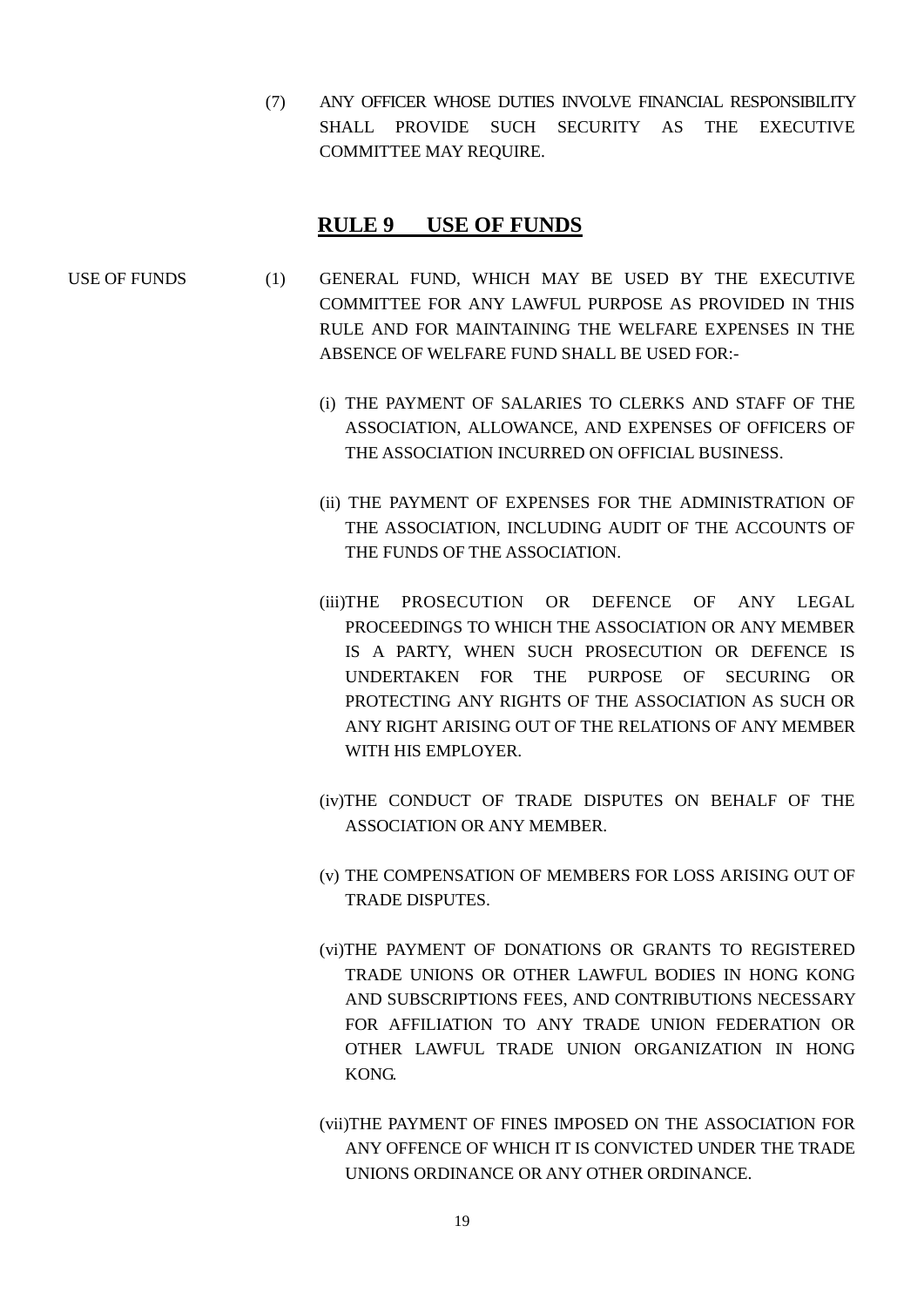- (viii)THE PAYMENT OF WELFARE EXPENSES AS DESCRIBED IN RULE 2 (5) (i), (ii), (iii) AND RULE 10 IN THE ABSENCE OF A WELFARE FUND.
- (ix) THE PAYMENT OF EXPENSES INCURRED IN THE PROMOTION OF PROFESSIONAL, EDUCATIONAL, RECREATIONAL, CULTURAL, SOCIAL PURSUITS, AND ANY OTHER LAWFUL EXPENSES IN THE INTERESTS OF MEMBERS.
- (x) PAYMENT FOR ANY OTHER LAWFUL PURPOSES APPROVED BY THE ANNUAL OR EXTRAORDINARY GENERAL MEETING.
- INVESTMENT OF **FUNDS** (2) THE FUNDS OF THE ASSOCIATION WHICH ARE NOT REQUIRED FOR CURRENT EXPENSES MAY BE INVESTED IN BONDS, SECURITIES OR PROPERTIES WITH THE APPROVAL OF THE ANNUAL OR EXTRAORDINARY GENERAL MEETING.
- FINANCIAL YEAR (3) THE FINANCIAL YEAR OF THE ASSOCIATION SHALL COMMENCE ON THE FIRST DAY OF APRIL OF EACH YEAR AND TERMINATE ON THE 31ST DAY OF MARCH THE FOLLOWING YEAR.

# **RULE 10 ESTABLISHMENT OF WELFARE BENEFIT FUND**

THE EXECUTIVE COMMITTEE SHALL HAVE THE POWER TO ESTABLISH AND/OR ADMINISTER A WELFARE BENEFIT FUND OR TO APPOINT A SUB-COMMITTEE TO ADMINISTER THE FUND. THE FUND SHALL BE OPEN TO ALL MEMBERS AND GIVE BENEFITS TO MEMBERS AND/OR THEIR FAMILIES IN THE EVENT OF DEATH, ACCIDENT, SICKNESS, DISABLEMENT, DISTRESS, MATERNITY OR RETIREMENT IN ACCORDANCE WITH RULE 2 (5) (i) (ii) (iii). (THE RULES OF THE WELFARE BENEFIT FUND, IF ANY, SHALL BE MADE SEPARATELY).

# **RULE 11 LEVIES**

IMPOSITION OF LEVY (1) THE EXECUTIVE COMMITTEE MAY, IF NECESSARY, IMPOSE A LEVY UPON ALL MEMBERS OF THE ASSOCIATION AND ALL MEMBERS SHALL BE REQUIRED TO PAY SUCH LEVY PROVIDED THAT, IF MEMBERS OBJECT TO PAYMENT OF THE LEVY, THEY SHALL HAVE THE RIGHT TO REFER THE MATTER TO THE ANNUAL GENERAL MEETING OR EXTRAORDINARY GENERAL MEETING CALLED IN ACCORDANCE WITH RULE 5 (3).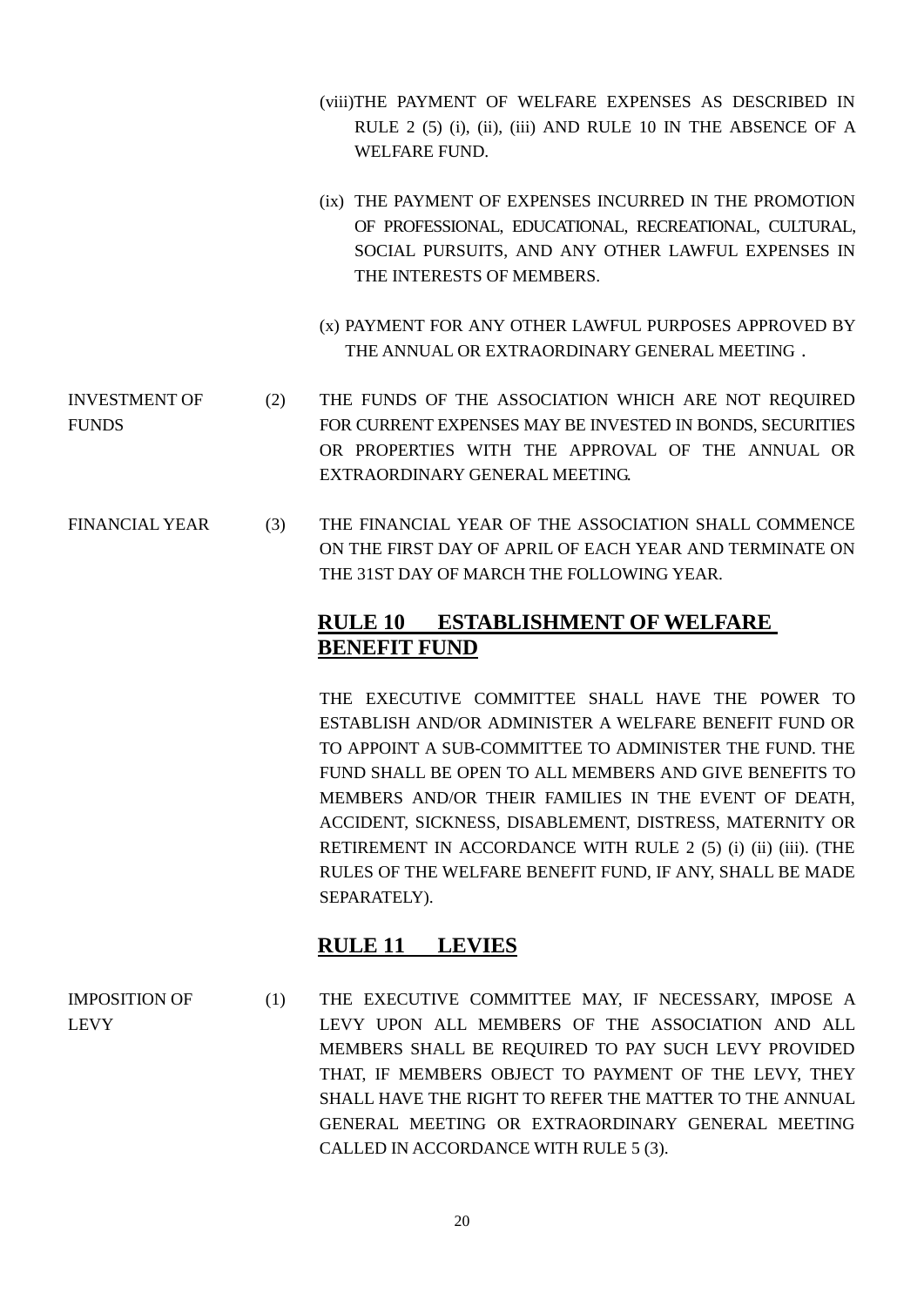FAILURE TO PAY LEVY (2) IF ANY MEMBER FAILS TO PAY A LEVY WITHIN THREE MONTHS OF ITS IMPOSITION, HE SHALL CEASE TO BE A MEMBER, BUT MAY BE REINSTATED AT THE DISCRETION OF THE EXECUTIVE COMMITTEE.

#### **RULE 12 AUDITORS**

- AUDITORS NEED NOT BE MEMBERS (1) ONE OR MORE AUDITORS, WHO NEED NOT BE MEMBERS OF THE ASSOCIATION SHALL BE APPOINTED OR ELECTED BIENNIALLY AT THE ANNUAL GENERAL MEETING. HE OR THEY SHALL SERVE FOR A TERM OF TWO YEARS AND SHALL BE ELIGIBLE FOR RE-APPOINTMENT OR RE- ELECTION.
- AUDIT OF ACCOUNTS (2) THE AUDITOR SHALL AUDIT ALL THE ACCOUNTS OF THE ASSOCIATION, GENERAL, WELFARE AND SUBSIDIARY ACCOUNTS (IF ANY) AS SOON AS POSSIBLE AFTER THE CLOSE OF EACH FINANCIAL YEAR AND AT OTHER TIMES WHEN NECESSARY. ALL BOOKS AND ACCOUNTS OF THE ASSOCIATION SHALL BE EXAMINED AND A CERTIFICATION AS TO THEIR CORRECTNESS OR OTHERWISE BE GIVEN BY THE AUDITOR. A REPORT BY THE AUDITOR SHALL BE MADE TO THE ANNUAL GENERAL MEETING.
- COPY OF AUDITOR'S REPORT (3) A COPY OF ANY AUDITOR'S REPORT SHALL BE CONSPICUOUSLY PLACED AT THE OFFICE OF THE ASSOCIATION AND SENT TO EACH MEMBER OF THE ASSOCIATION.

#### **RULE 13 INSPECTION OF BOOKS**

INSPECTION OF BOOKS ANY MEMBER OR ANY AUTHORIZED AGENT OF THE MEMBER SHALL BE ALLOWED TO INSPECT THE ASSOCIATION'S ACCOUNT BOOKS, REGISTERED RULES AND REGISTER OF MEMBERS. APPLICATION MUST BE MADE IN ADVANCE TO THE SECRETARY OR TREASURER, WHO SHALL BE ALLOWED REASONABLE TIME TO MAKE THE NECESSARY DOCUMENTS AVAILABLE.

#### **RULE 14 TRADE DISPUTES**

CESSATION OF WORK (1) IN THE EVENT OF ANY TRADE DISPUTE ARISING, THE MEMBERS CONCERNED SHALL MAKE THE SAME KNOWN TO THE SECRETARY OF THE ASSOCIATION WHO SHALL IMMEDIATELY REPORT THE SAME TO THE EXECUTIVE COMMITTEE, BUT IN NO CASE SHALL A CESSATION OF WORK BE THREATENED OR TAKE PLACE WITHOUT THE SANCTION OF THE EXECUTIVE COMMITTEE.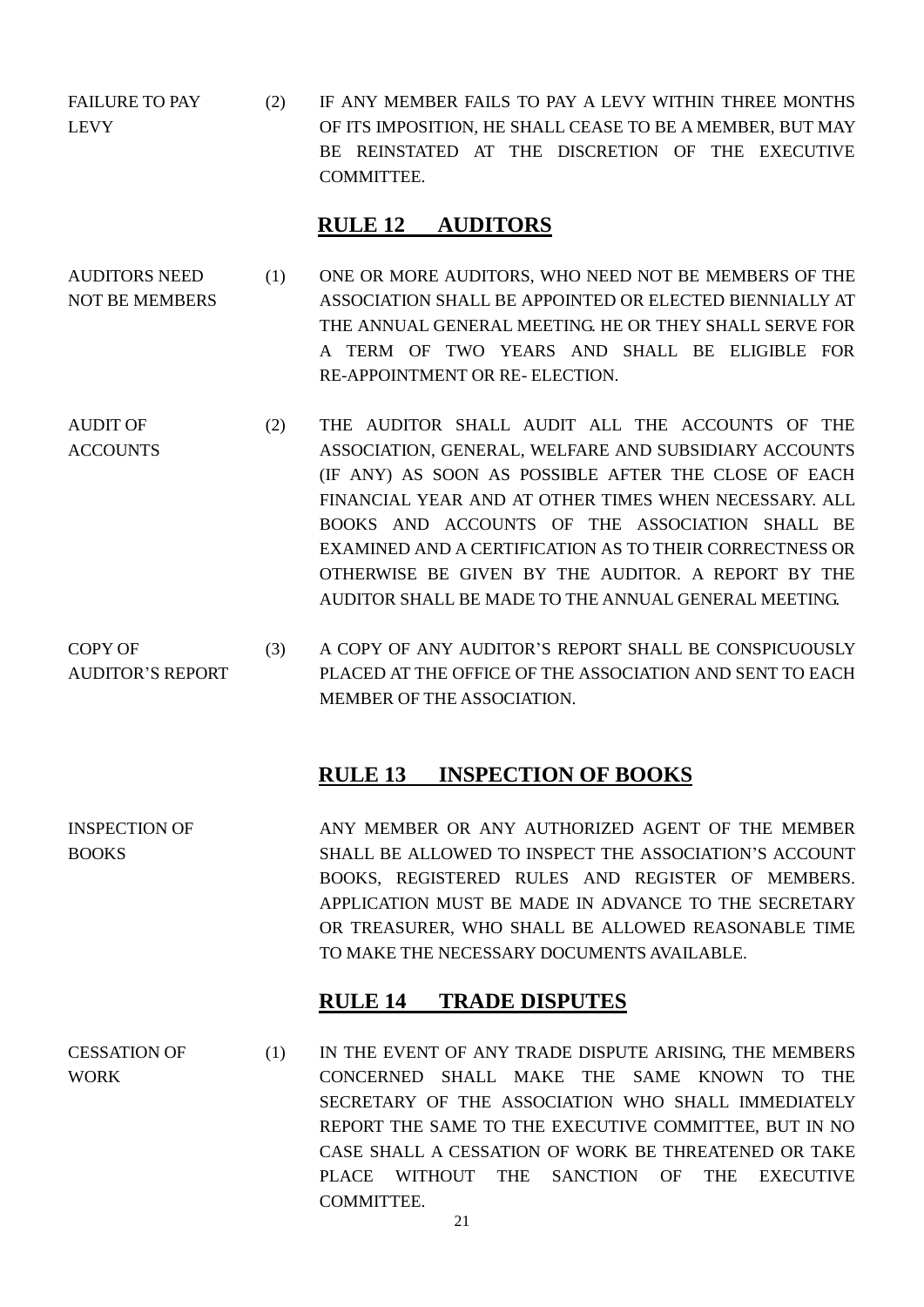ACTION FOR IMPROVED CONDITIONS OF **SERVICE** (2) SHOULD ANY MEMBERS OF THE ASSOCIATION DESIRE STEPS TO BE TAKEN FOR AN INCREASE OF SALARIES OR IMPROVED CONDITIONS OF EMPLOYMENT, THE SECRETARY OF THE ASSOCIATION SHALL REPORT THE CLAIM TO THE EXECUTIVE COMMITTEE, WHO SHALL DETERMINE WHAT ACTION SHALL BE TAKEN.

## **RULE 15 LEGAL ASSISTANCE**

LEGAL ADVICE OR ASSISTANCE CONSISTANT WITH THE PROVISION OF RULE 2 (5) (V) THE EXECUTIVE COMMITTEE SHALL HAVE POWER TO PROVIDE LEGAL ADVICE AND ASSISTANCE TO ANY MEMBER ON ANY MATTER CONNECTED WITH THE PROSECUTION OR DEFENCE UNDERTAKEN FOR THE PURPOSE OF SECURING OR PROTECTING ANY RIGHTS ARISING OUT OF THE RELATIONS OF THE MEMBER WITH HIS EMPLOYMENT PROVIDED THAT THE EXECUTIVE COMMITTEE IS SATISFIED THAT THE CASE IS ONE ON WHICH IT IS ADVISABLE THAT LEGAL ADVICE OR ASSISTANCE SHALL BE GIVEN.

# **RULE 16 EDUCATIONAL WORK**

EDUCATION THE ASSOCIATION MAY UNDERTAKE THE EDUCATION OF ITS MEMBERS THROUGH MEETINGS OR CLASSES AND A MONTHLY BULLETIN REPORTING THE ACTIVITIES OF THE ASSOCIATION. IT MAY PUBLISH LITERATURE AND TAKE SUCH OTHER ACTION AS WILL PROMOTE PROFESSIONAL; EDUCATIONAL; INDUSTRIAL; CULTURAL AND SOCIAL KNOWLEDGE.

# **RULE 17 RULE BOOK**

- RULES TO BE PRINTED AND MADE AVAILABLE (1) A COPY OF THESE REGISTERED RULES SHALL BE GIVEN TO EVERY PERSON ACCEPTED INTO MEMBERSHIP OF THE ASSOCIATION.
	- (2) A COPY OF THESE REGISTERED RULES SHALL BE READILY AVAILABLE AT THE ASSOCIATION PREMISES FOR PERUSAL BY ANY MEMBERS.